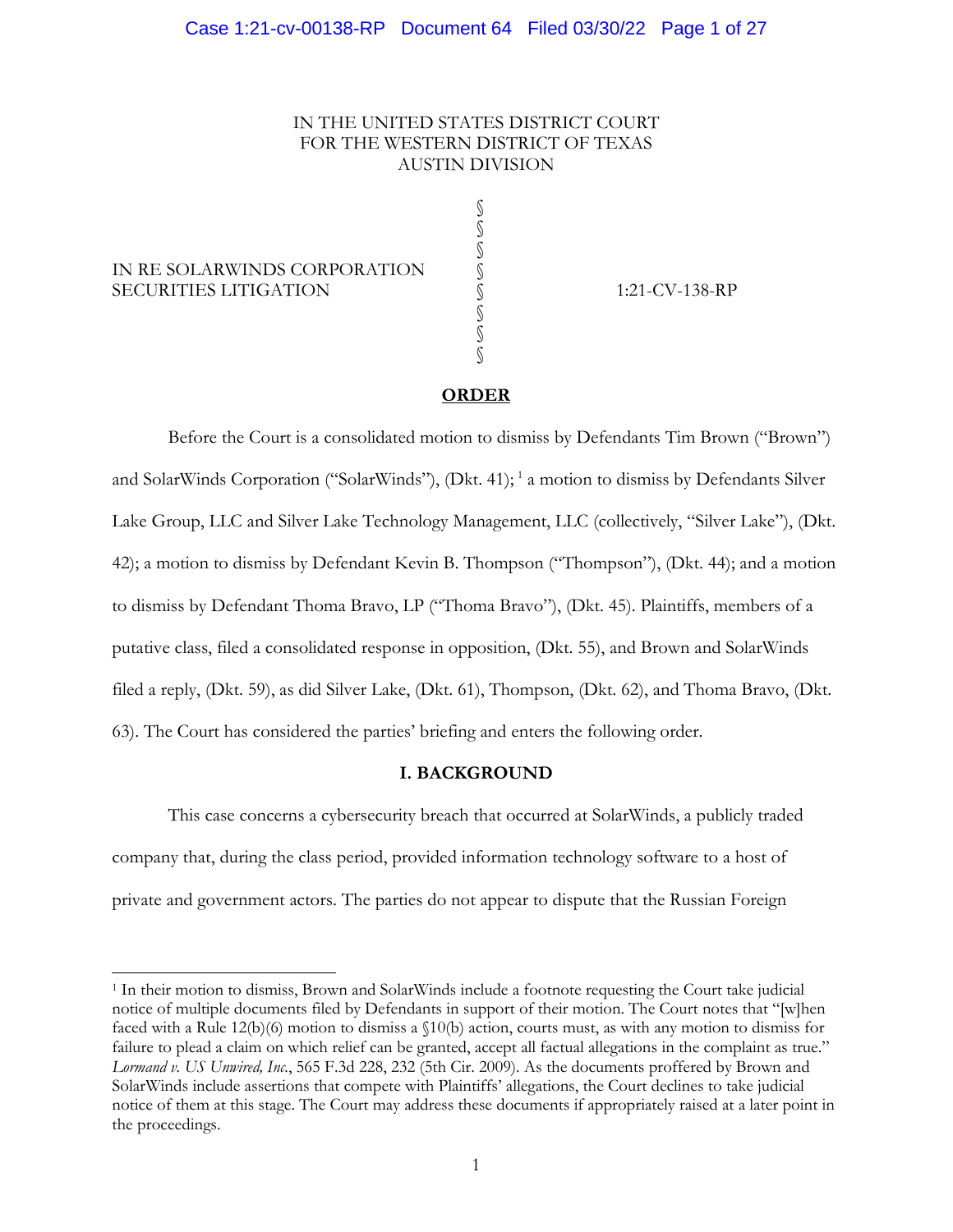# Case 1:21-cv-00138-RP Document 64 Filed 03/30/22 Page 2 of 27

Intelligence Service injected a malicious code into SolarWinds "Orion" software, which was discovered in late 2020. (Compl, Dkt. 26, at 61; Dkt. 41, at 8). When the infected code was downloaded onto a customer's server, it could be used to compromise the server. (*Id.*). As a result of the breach, SolarWinds' stock value plummeted leading to the present class-action complaint against SolarWinds. (Compl., Dkt. 26, at 65). The Lead Plaintiff in this action is the New York City District Council of Carpenters Pension Fund. (*Id.* at 4). Hereinafter, the Court will refer to the class-action plaintiffs as "Plaintiffs." On February 9, 2021, Plaintiffs filed their initial complaint in this Court, seeking recovery under the Exchange Act on behalf of the Carpenters Pension Fund "and all persons and entities, except Defendants and their affiliates, and who purchased or otherwise acquired the securities of [SolarWinds] between October 18, 2018, and December 17, 2020 [] (the "Class Period') and were damaged" as a result of the breach and SolarWinds stock's resultant loss of value. (Dkt. 1; Compl., Dkt. 26, at 4). Plaintiffs later filed a consolidated complaint, (*Id.*), and have now alleged causes of action against SolarWinds, Thompson (SolarWinds Chief Executive Officer during the class period), J. Barton Kalsu (SolarWinds' Executive Vice President, Chief Financial Officer, and Treasurer during the class period), Tim Brown (SolarWinds' Vice President of Security Architecture during the class period), and Silver Lake and Thoma Bravo (private equity firms each owning approximately 40% of SolarWinds' securities during the class period).

According to Plaintiff's complaint, SolarWinds customers—which included the U.S. Pentagon, State Department, Office of the President, FBI, Secret Service, and National Security Administration—utilized SolarWinds' information technology software. (*Id.*). Given its customers' highly sensitive data and need for significant cybersecurity measures, SolarWinds "falsely and misleadingly" told investors that SolarWinds had a robust cybersecurity system and adhered to specific cybersecurity practices set forth in a "Security Statement" on its website. (*Id.*). The Security Statement represented that SolarWinds had a security team, had an information security policy,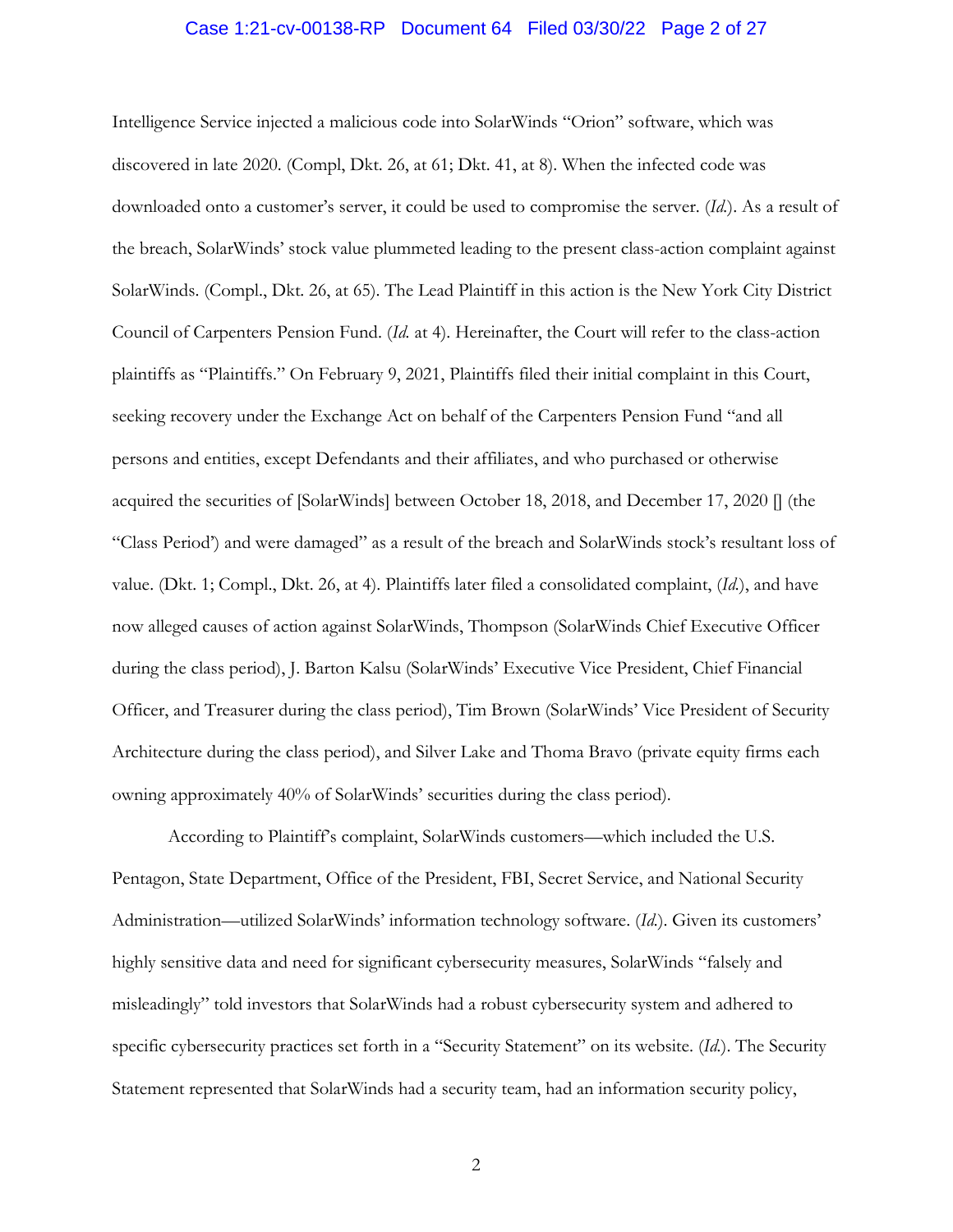### Case 1:21-cv-00138-RP Document 64 Filed 03/30/22 Page 3 of 27

provided security training to its employees, followed a password policy, and segmented its network, among other things. (*Id.* at 5). A photo and video of Brown was featured prominently near the Security Statement, and Brown likewise regularly wrote articles and appeared in interviews and on podcasts touting SolarWinds' focus on "heavy-duty hygiene" and directing customers and investors to the Security Statement. (*Id.* at 5, 18–19). SolarWinds' commendations of its cybersecurity measures "helped the Company build up its customer base," "as it gained 300,000 customers worldwide and more than \$230 million in federal government contracts" during the class period. (*Id.*  at 5).

However, SolarWinds purported security measures were "woefully deficient and not as represented." (*Id.* at 6). Indications that SolarWinds' cybersecurity efforts were not as they seemed include a presentation given by Ian Thornton-Trump ("Thornton-Trump"), SolarWinds former Global Cybersecurity Strategist, before the class period began. (*Id.*). Thornton-Trump's presentation was given to the Company's top executives including individuals who reported directly to Thompson. (*Id.*; *id.* at 34). Thornton-Trumps presentation addressed SolarWinds' deficient cybersecurity practices. (*Id.* at 6). Thompson's direct-reports noted that Thompson would not be willing to invest in the cybersecurity improvements proposed by Thornton-Trump; when the company refused to implement Thornton-Trump's changes, he resigned in protest. (*Id.*).

During the class period, on November 11, 2019, a cybersecurity researcher notified SolarWinds in writing that the password for its Update Server—the server from which customers downloaded software updates for the Company's products—had been publicly available on the website GitHub for around one-and-a-half years. (*Id.* at 6–7, 52). The password was "solarwinds 123." (*Id.* at 7). It had been set by an intern and remained unchanged since it was posted on GitHub. (*Id.* at 7, 46). Brown and SolarWinds changed the password within an hour of receiving the email, but did not disclose the password leak, nor its significance: that any hacker could have used the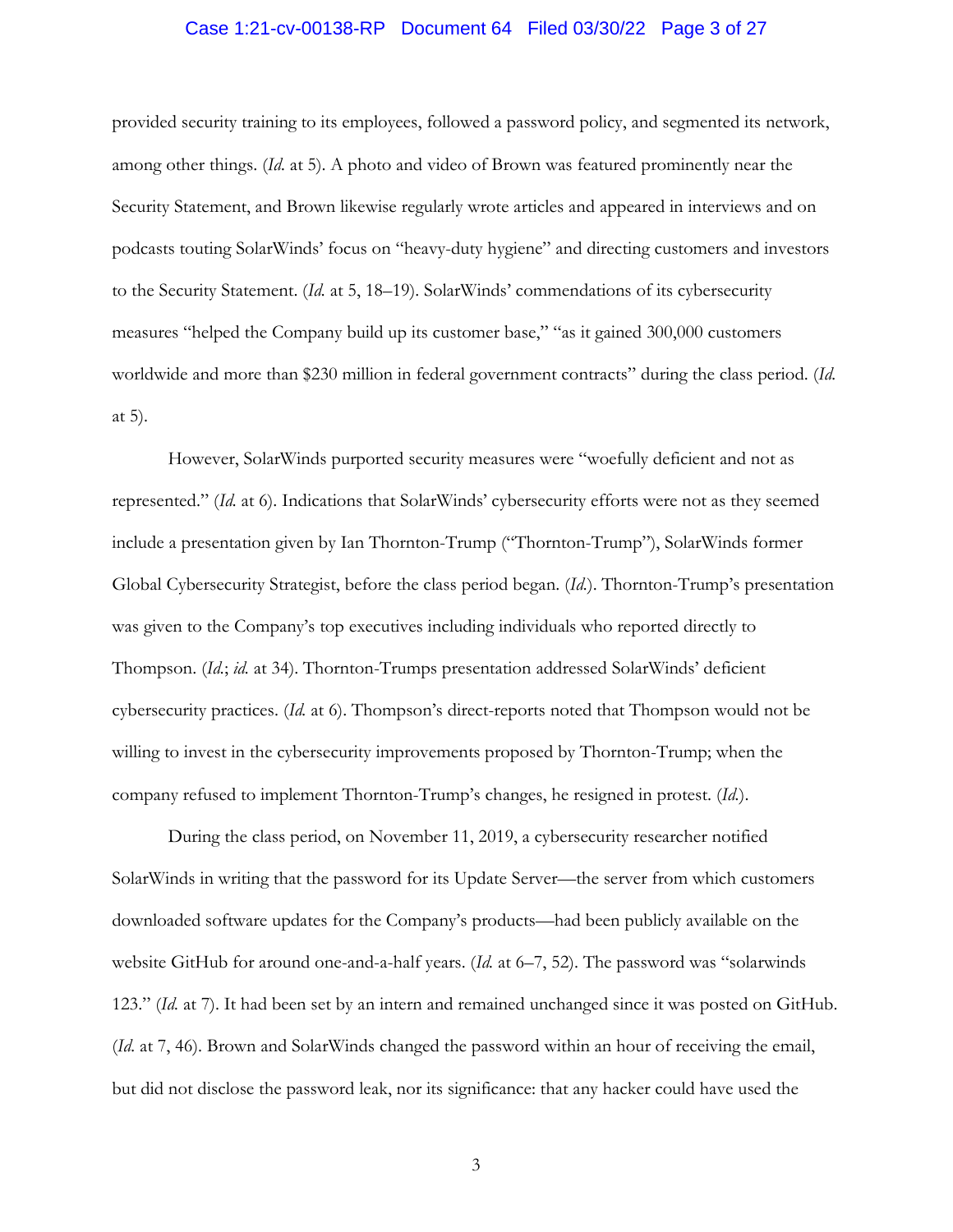# Case 1:21-cv-00138-RP Document 64 Filed 03/30/22 Page 4 of 27

password to upload malicious files to the server SolarWinds customers used to download updates. (*Id.*; *id.* at 74). Ten former employees of the company also stated that SolarWinds did not employ the cybersecurity measures it purported to employ. The employees stated the company did not have a security team, no security information policy, no password policy, no security training, and no segmenting of its networks to limit user access to parts of the SolarWinds network related to their job functions. (*Id.* at 7–8).

One week before the breach was revealed and SolarWinds' stock price dropped, Thompson sold over \$20 million in SolarWinds stock and Silver Lake and Thoma Bravo sold \$261 million in shares. (*Id.* at 29–30). After the breach, which was widely reported on by major media outlets, was discovered in late 2020, SolarWinds' share price plummeted 34%. (*Id.* at 8). Customers abandoned the company's software, and the homeland security adviser to President Donald Trump stated that "[t]he magnitude of this ongoing attack is hard to overstate." (*Id.* at 67). The stock price has not recovered, and analysists have continued to reduce its price targets. (*Id*.). The Department of Justice, the Securities and Exchange Commission ("SEC"), and various state Attorneys General are investigating SolarWinds' alleged misconduct. (*Id.* at 71). SolarWinds' new CEO, Sudhakar Ramakrishna ("Ramakrishna"), plans to institute several reforms to improve SolarWinds' cybersecurity efforts. (*Id.* at 68).

Brown, SolarWinds, Thompson, Silver Lake, and Thoma Bravo heavily dispute Plaintiffs' allegations, and each filed a motion to dismiss pursuant to Federal Rule of Civil Procedure 12(b)(6), alleging that Plaintiffs have failed to state a claim upon which relief can be granted. (*See generally* Dkt. 41, 42, 44, 45). Defendants Brown and SolarWinds filed their motion to dismiss on August 2, 2021, asserting that Plaintiffs failed to sufficiently plead that they engaged in material, misleading statements or omissions, failed to demonstrate a strong inference that they acted with scienter, and failed to allege that the material, misleading statements or omissions caused Plaintiffs' losses. (*See*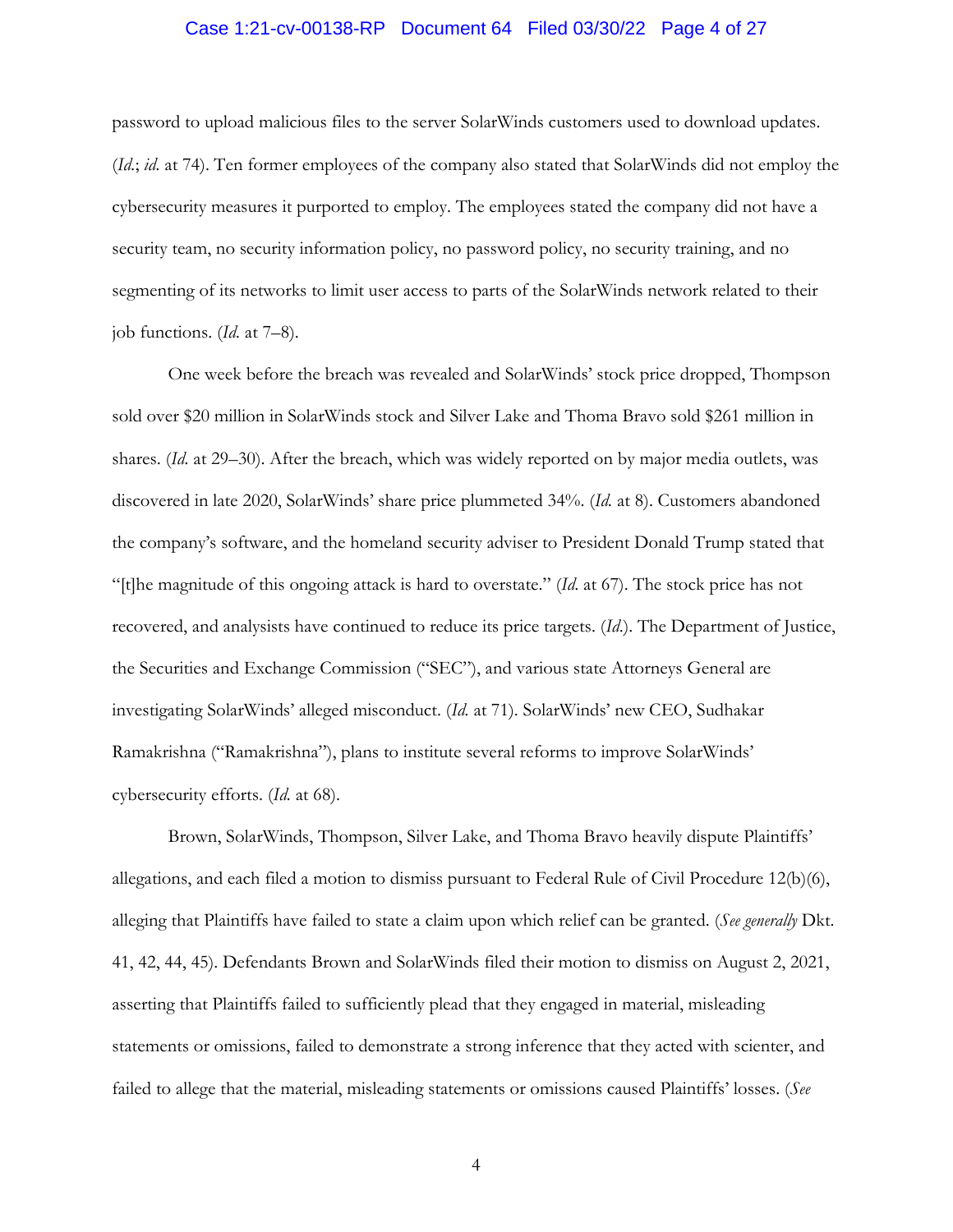# Case 1:21-cv-00138-RP Document 64 Filed 03/30/22 Page 5 of 27

Dkt. 41). Thompson similarly seeks dismissal on the ground that Plaintiffs failed to allege that he made any material, false or misleading statements, or that he possessed the mental state required under the Exchange Act. (Dkt. 44). Thompson, Silver Lake, and Thoma Bravo each aver that Plaintiffs have failed to properly assert a control-person claim under Section 20(a) of the Exchange Act). (Dkts. 42, 44, 45). The Court will address each motion in turn.

#### **II. LEGAL STANDARD**

Pursuant to Rule 12(b)(6), a court may dismiss a complaint for "failure to state a claim upon which relief can be granted." Fed. R. Civ. P. 12(b)(6). In deciding a 12(b)(6) motion, a "court accepts 'all well-pleaded facts as true, viewing them in the light most favorable to the plaintiff.'" *In re Katrina Canal Breaches Litig.*, 495 F.3d 191, 205 (5th Cir. 2007) (quoting *Martin K. Eby Constr. Co. v. Dallas Area Rapid Transit*, 369 F.3d 464, 467 (5th Cir. 2004)). "To survive a Rule 12(b)(6) motion to dismiss, a complaint 'does not need detailed factual allegations,' but must provide the plaintiff's grounds for entitlement to relief—including factual allegations that when assumed to be true 'raise a right to relief above the speculative level.'" *Cuvillier v. Taylor*, 503 F.3d 397, 401 (5th Cir. 2007) (citing *Bell Atl. Corp. v. Twombly*, 550 U.S. 544, 555 (2007)). That is, "a complaint must contain sufficient factual matter, accepted as true, to 'state a claim to relief that is plausible on its face.'" *Ashcroft v. Iqbal*, 556 U.S. 662, 678 (2009) (quoting *Twombly*, 550 U.S. at 570).

A claim has facial plausibility "when the plaintiff pleads factual content that allows the court to draw the reasonable inference that the defendant is liable for the misconduct alleged." *Id*. "The tenet that a court must accept as true all of the allegations contained in a complaint is inapplicable to legal conclusions. Threadbare recitals of the elements of a cause of action, supported by mere conclusory statements, do not suffice." *Id*. A court ruling on a 12(b)(6) motion may rely on the complaint, its proper attachments, "documents incorporated into the complaint by reference, and matters of which a court may take judicial notice." *Dorsey v. Portfolio Equities, Inc.,* 540 F.3d 333, 338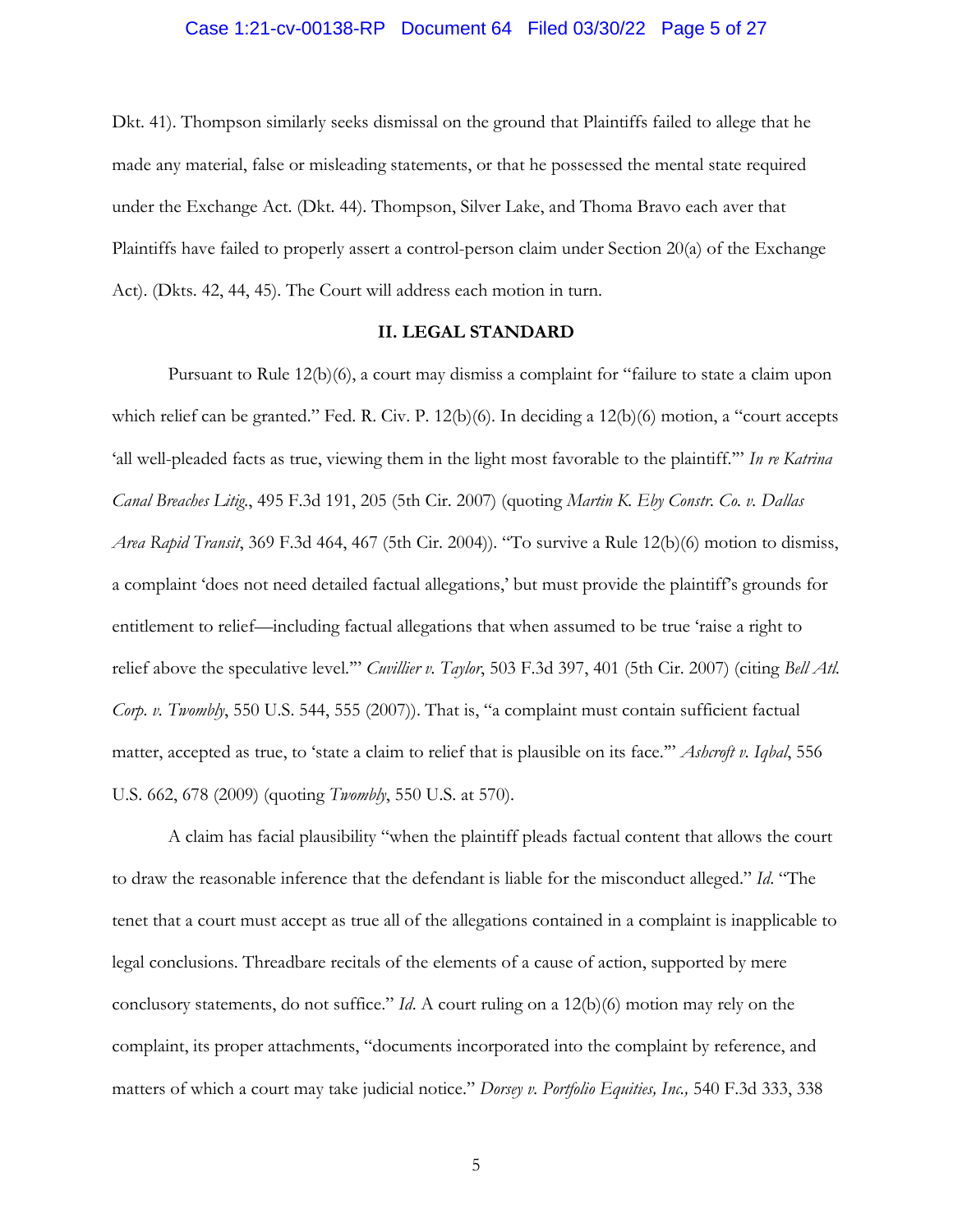### Case 1:21-cv-00138-RP Document 64 Filed 03/30/22 Page 6 of 27

(5th Cir. 2008) (citations and internal quotation marks omitted). A court may also consider documents that a defendant attaches to a motion to dismiss "if they are referred to in the plaintiff's complaint and are central to her claim." *Causey v. Sewell Cadillac-Chevrolet, Inc.*, 394 F.3d 285, 288 (5th Cir. 2004). But because the court reviews only the well-pleaded facts in the complaint, it may not consider new factual allegations made outside the complaint. *Dorsey,* 540 F.3d at 338. "[A] motion to dismiss under 12(b)(6) 'is viewed with disfavor and is rarely granted.'" *Turner v. Pleasant*, 663 F.3d 770, 775 (5th Cir. 2011) (quoting *Harrington v. State Farm Fire & Cas. Co.*, 563 F.3d 141, 147 (5th Cir. 2009)).

#### **III. DISCUSSION**

As there are four motions to dismiss, the Court begins its analysis with the motion by Brown and SolarWinds, (Dkt. 41), followed by Thompson, (Dkt. 44), and then Silver Lake and Thoma Bravo, (Dkts. 42, 45).

#### **A. Brown and SolarWinds' Rule 12(b)(6) Motion**

Plaintiffs bring their claims against Brown and SolarWinds pursuant to Section 10(b) of the

Exchange Act and Rule 10b-5 promulgated thereunder. Section 10(b) of the Exchange Act states:

It shall be unlawful for any person, directly or indirectly, by the use of any means or instrumentality of interstate commerce or of the mails, or of any facility of any national securities exchange . . .

(b) To use or employ, in connection with the purchase or sale of any security registered on a national securities exchange or any security not so registered, or any securities-based swap agreement1 any manipulative or deceptive device or contrivance in contravention of such rules and regulations as the Commission may prescribe as necessary or appropriate in the public interest or for the protection of investors . . .

15 U.S.C. § 78j(b). Rule 10b-5 states:

It shall be unlawful for any person, directly or indirectly, by the use of any means or instrumentality of interstate commerce, or of the mails or of any facility of any national securities exchange,

(a) To employ any device, scheme, or artifice to defraud,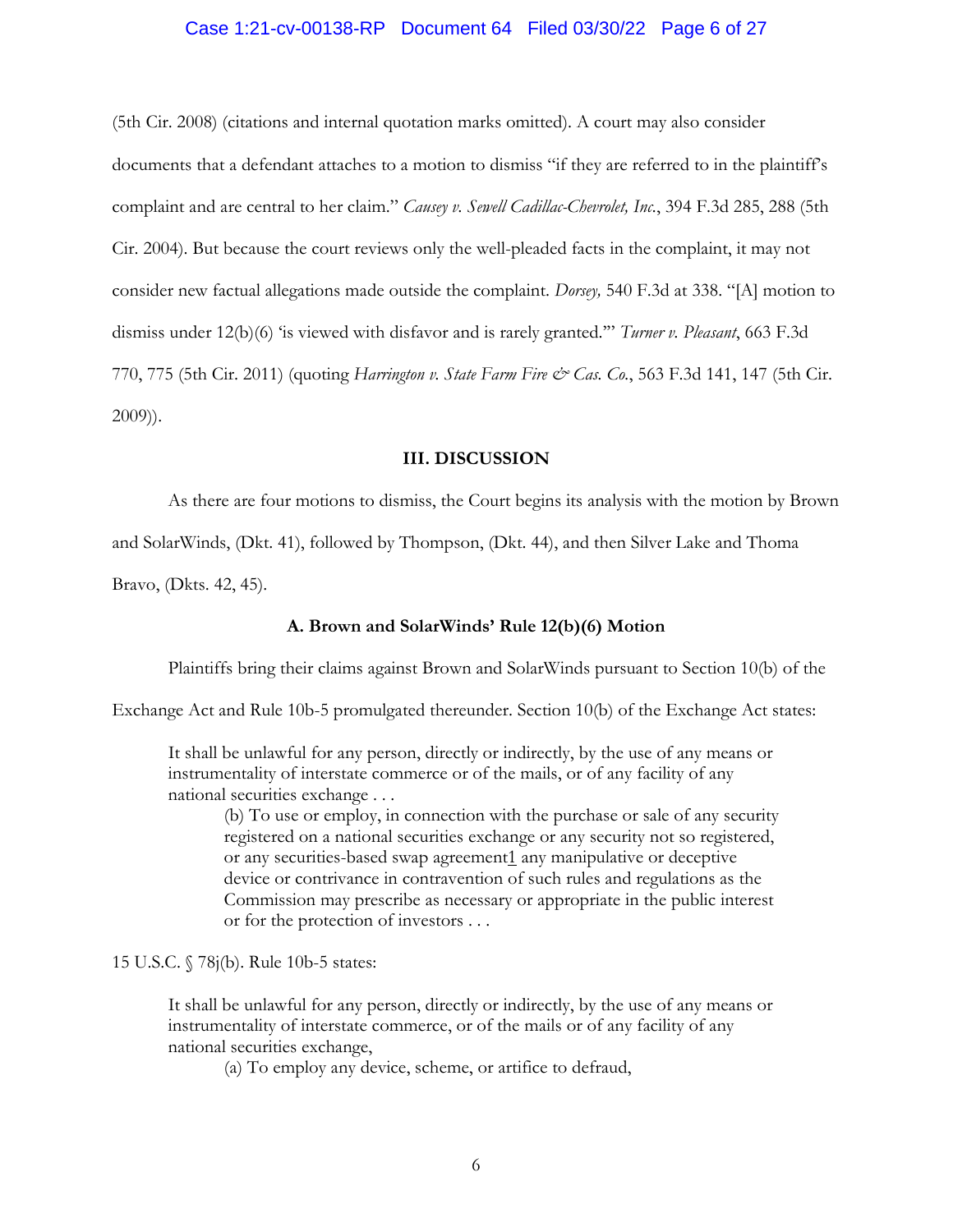(b) To make any untrue statement of a material fact or to omit to state a material fact necessary in order to make the statements made, in the light of the circumstances under which they were made, not misleading, or (c) To engage in any act, practice, or course of business which operates or would operate as a fraud or deceit upon any person, in connection with the purchase or sale of any security.

### 17 C.F.R. § 240.10b-5.

To state a viable securities fraud claim under Section 10(b) and Rule 10b-5, Plaintiffs must allege that: (1) Defendants made a misrepresentation or omission relating to the purchase or sale of a security; (2) such representation or omission related to a material fact; (3) the representation or omission was made with scienter; (4) Plaintiffs acted in reliance on Defendants' representation or omission, and (5) the representation or omission proximately caused Plaintiffs' losses. *Alaska Elec. Pension Fund v. Flotek Indus., Inc.*, 915 F.3d 975, 981 (5th Cir. 2019). Defendants Brown and SolarWinds argue that Plaintiffs failed adequately plead that Defendants acted with scienter, that they made a misrepresentation or omission of a material fact, and that they proximately caused Plaintiffs' losses.<sup>2</sup> (Dkt. 41, at 8).

In addition to the pleading requirements set forth by Federal Rule of Civil Procedure 9(b), "[s]ecurities fraud claims" are "also subject to the pleading requirements imposed by" the Private Securities Litigation Reform Act ("the Reform Act"). *Owens v. Jastrow*, 789 F.3d 529, 535 (5th Cir. 2015). "At a minimum, the [Reform Act's] pleading standard incorporates the 'who, what, when, where, and how' requirements" of Federal Rule of Civil Procedure 9(b). *ABC Arbitrage Plaintiffs Grp. v. Tchuruk*, 291 F.3d 336, 349–50 (5th Cir. 2002). Specifically, "[i]n order to meet these additional requirements of the PSLRA, a plaintiff must, therefore: (1) specify each statement alleged to have been misleading; (2) identify the speaker; (3) state when and where the statement was made; (4)

<sup>2 &</sup>quot;Statements attributed to individual executive officers are also treated as having been made by" SolarWinds, "as all of them appear from the face of the Complaint to have been made pursuant to their positions of authority within the company." *See Southland Sec. Corp. v. INSpire Ins. Sols., Inc.*, 365 F.3d 353, 365–66 (5th Cir. 2004).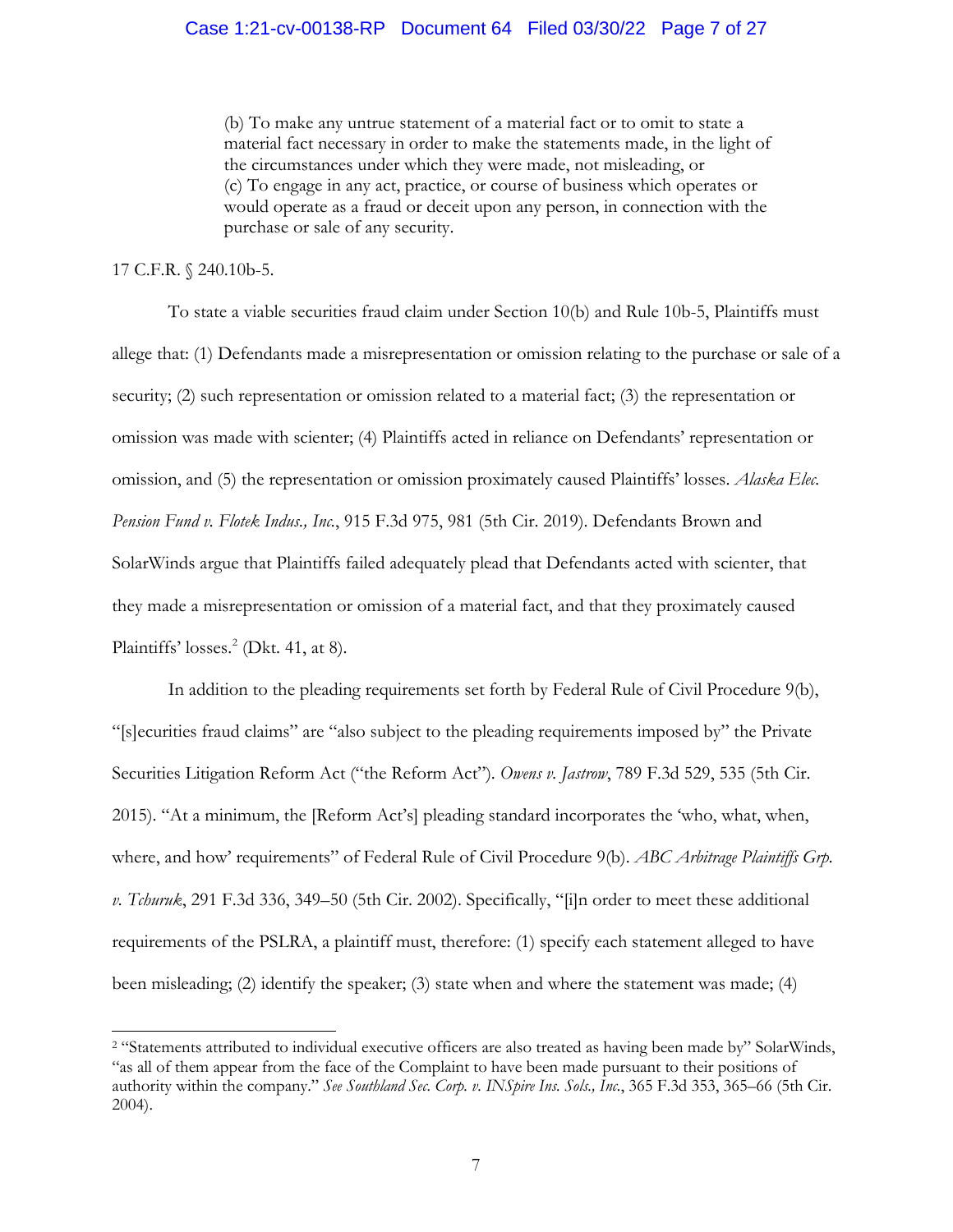# Case 1:21-cv-00138-RP Document 64 Filed 03/30/22 Page 8 of 27

plead with particularity the contents of the false representation; (5) plead with particularity what the person making the misrepresentation obtained thereby; and (6) explain the reason or reasons why the statement is misleading, *i.e.,* why the statement is fraudulent. *In re BP p.l.c. Sec. Litig.*, 843 F. Supp. 2d 712, 746 (S.D. Tex. 2012) (citing *ABC Arbitrage Plaintiffs Group*, 291 F.3d at 350 (5th Cir. 2002).

### 1. Scienter

The Private Securities Litigation Reform Act (PSLRA) specifically requires that a complaint in a securities case support allegations of scienter with "facts giving rise to a strong inference that the defendant acted with the required state of mind." 15 U.S.C.  $\sqrt{78u-4(b)(2)(A)}$ . "Scienter' is 'a mental state embracing intent to deceive, manipulate, or defraud.'" *Goldstein v. MCI WorldCom*, 340 F.3d 238, 245 (5th Cir. 2003). For purposes of 10(b) liability, a defendant must have acted with, at minimum, severe recklessness. *Warren v. Reserve Fund, Inc.*, 728 F.2d 741, 745 (5th Cir. 1984). To evaluate scienter in a securities-fraud case, a court must (1) take the well-pleaded allegations as true; (2) evaluate the facts collectively, including facts contained in "documents incorporated in the complaint by reference and matters subject to judicial notice," "to determine whether a strong inference of scienter has been pled"; and (3) "take into account plausible inferences opposing as well as supporting a strong inference of scienter." *Alaska Elec. Pension Fund*, 915 F.3d at 982. To withstand a motion to dismiss, "an inference of scienter must be more than merely plausible or reasonable—it must be cogent and at least as compelling as any opposing inference of nonfraudulent intent." *Id.* (citing *Tellabs, Inc. v. Makor Issues & Rights, Ltd.*, 551 U.S. 308, 314 (2007)). Scienter must be alleged with respect to "the individual corporate official or officials who make or issue the statement (or order or approve it or its making or issuance, or who furnish information or language for inclusion therein, or the like) rather than generally to the collective knowledge of all the corporation's officers and employees acquired in the course of their employment." *Alaska Elec. Pension Fund*, 915 F.3d at 982 (quotation marks omitted).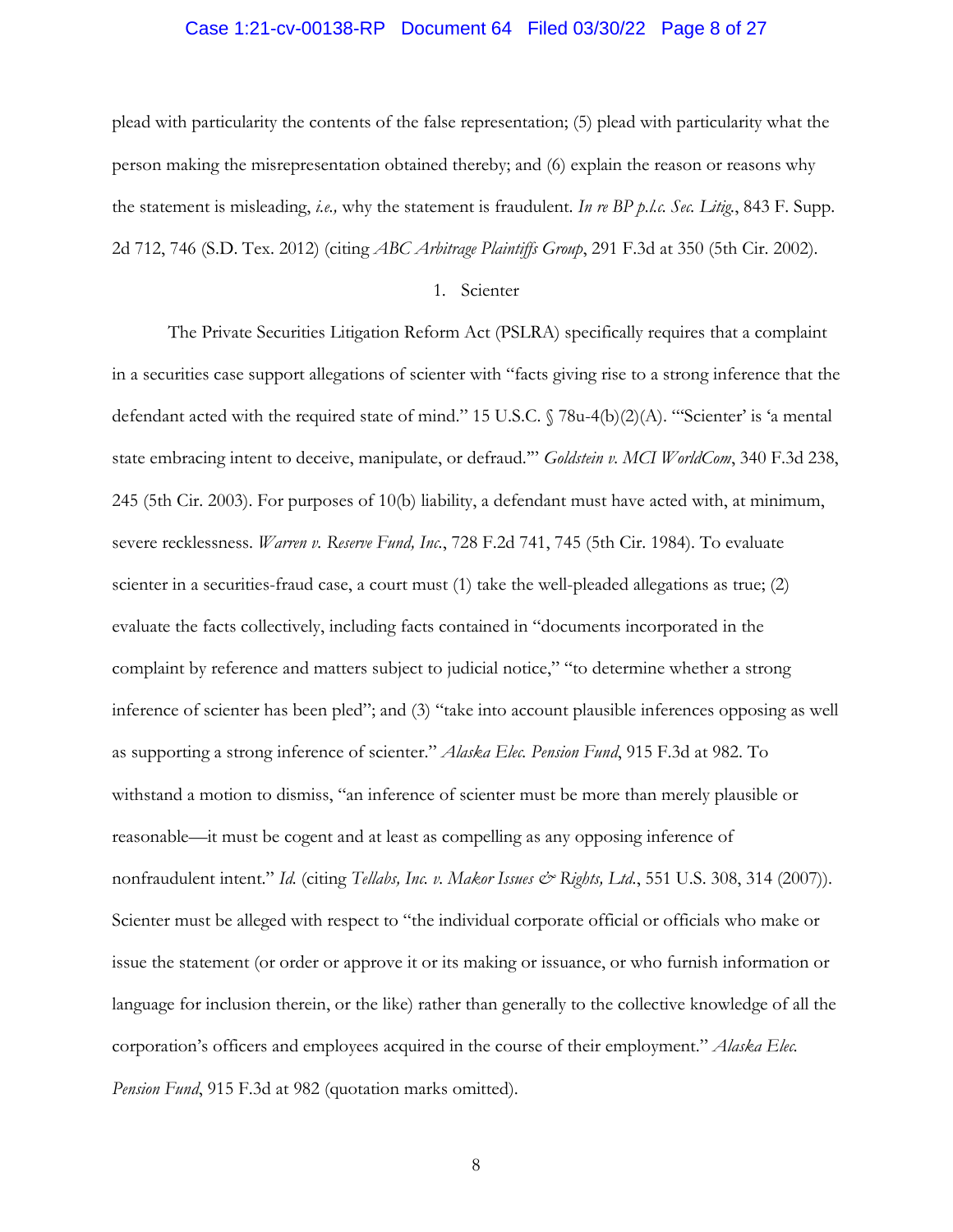### Case 1:21-cv-00138-RP Document 64 Filed 03/30/22 Page 9 of 27

Brown and SolarWinds make four primary arguments in support of their claim that Plaintiffs failed to effectively plead scienter. First, they argue that Thornton-Trump's presentation on the security practices does not offer evidence of Scienter. Specifically, they argue: (1) Thornton-Trump's presentation was made eighteen months before the class period began; (2) that the presentation was given to non-party employees, with no facts demonstrating that the information from the presentation was conveyed to Thompson or Brown; (3) that Thornton-Trump did not work on the software that was affected in the cybersecurity attack; and (4) that Plaintiffs fail to allege that Thornton-Trump's presentation even addressed the six statements being challenged by Plaintiffs as evidence of scienter. (Dkt. 41, at 9–10, 24–27).

Second, Brown and SolarWinds argue that the ten anonymous former employees whose statements Plaintiffs rely on did not work closely with SolarWinds' security infrastructure, that Plaintiffs fail to allege that any of the former employees communicated their concerns about the company's security to any the defendants, and that anonymous, vague statements are not sufficient to support an inference of scienter. (*Id.* at 10, 27–30).

Third, Brown and SolarWinds assert that the company's server that was the site of the "solarwinds123" password incident was completely unrelated to the server that was compromised during the cybersecurity breach. (*Id.* at 30). They further argue that Brown was under no obligation to disclose the breach and that Plaintiffs fail to assert that any ongoing vulnerability from the password incident was not fully addressed after the password was changed. (*Id.* at 31). Brown and SolarWinds also state that the challenged statements were made well before SolarWinds was first notified about the password breach, and thus knowledge of the password breach was not contemporaneous with the statements. (*Id.* at 31–32). Finally, they argue that "solarwinds123" incident was a discrete violation of SolarWinds password policy, not evidence that there was no password policy or that SolarWinds broadly failed to enforce its password policy. (*Id.* at 32).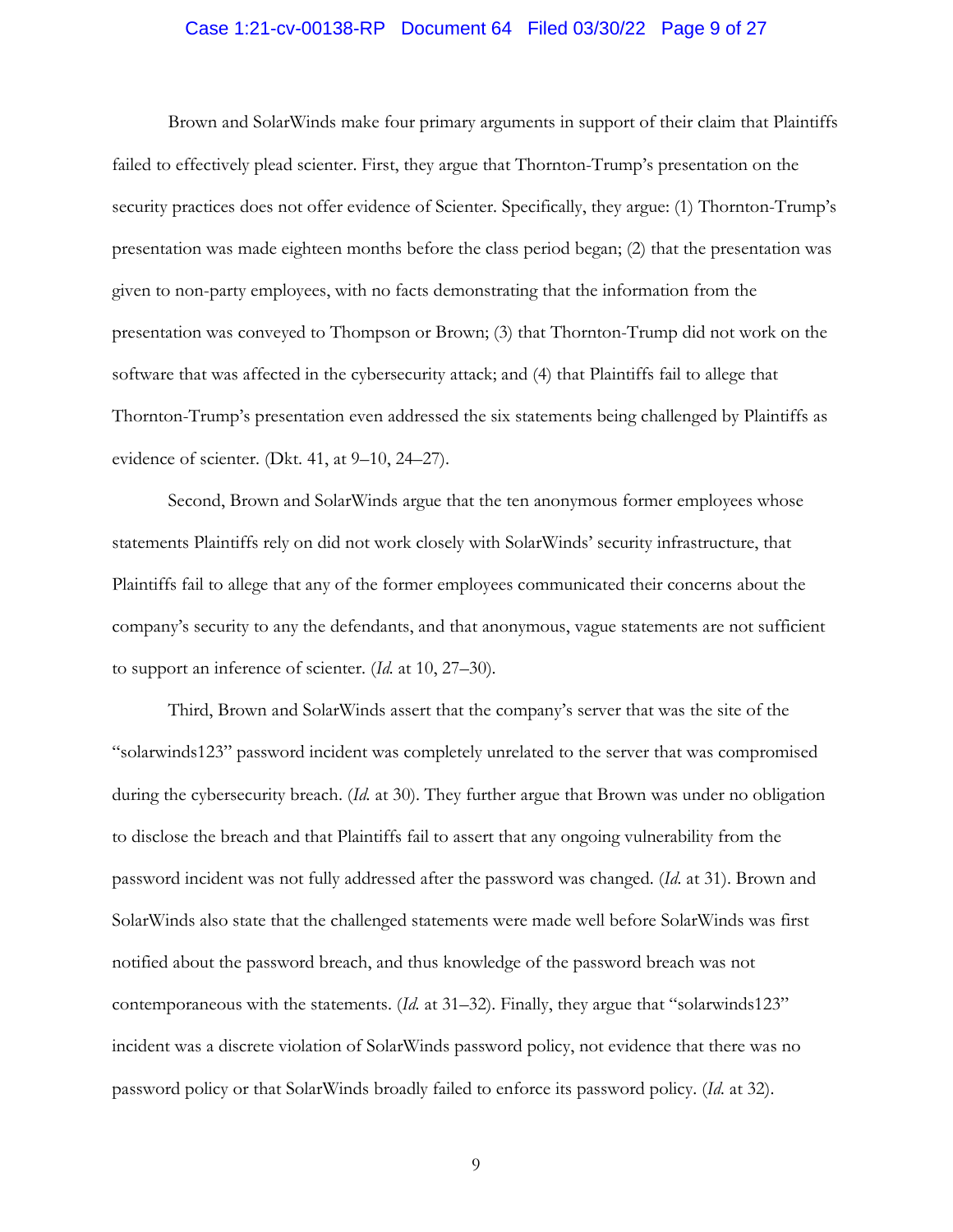### Case 1:21-cv-00138-RP Document 64 Filed 03/30/22 Page 10 of 27

Finally, Brown and SolarWinds assert that stock sales by some Defendants does not raise an inference of scienter. They argue that Thompson sold his stock for legitimate reasons apart from the security breach, while the sale of stock by Silver Lake and Thoma Bravo has no bearing on the scienter analysis. (*Id.* at 10–11, 33–35). Lastly, they argue that allegations that SolarWinds skimped on paying for cybersecurity and announced improvements to their cybersecurity systems after the attack do not bear on the mindset of Defendants at the time of the breach. (*Id.* at 35–36).3

The Court finds that Plaintiffs sufficiently plead that Defendant Brown acted with, at least, severe recklessness when he touted the security measures implemented at SolarWinds. Plaintiffs plead that Brown held himself out as a responsible and knowledgeable authority regarding SolarWinds' cybersecurity measures. (Compl., Dkt. 26, at 11, 16–19, 22–23, 59, 76, 87–88). Plaintiffs assert Brown's title was Vice President of Security Architecture, he often appeared in interview endorsing SolarWinds' cybersecurity efforts, he was the face (literally) of the Security Statement page on the company's website, and he addressed cybersecurity issues when they arose. (*See generally id.*). In *BP*, the court found a strong inference of scienter as to the defendant CEO because his "own actions as the spokesperson and champion for BP's reform efforts weigh[ed] strongly in favor of the inference that [he] paid special attention to BP's process safety efforts or, at the least, was reckless in not doing so while continuing to publicly tout improvements." 843 F. Supp. 2d 712, 783 (S.D. Tex. 2012). The same applies here, as Brown's alleged statements bear a striking similarity to the defendant CEO in *BP*: while the CEO in *BP* made at least eighteen different statements regarding BP's safety standards and stated he intended to "focus on safety like a laser," *id.*, Plaintiffs here point

<sup>3</sup> As the arguments surrounding the stock sales primarily affect defendants Thompson, Silver Lake, and Thoma Bravo, the Court will address these arguments when looking at their motions to dismiss. *See infra* Part  $III(B)–(C)$ .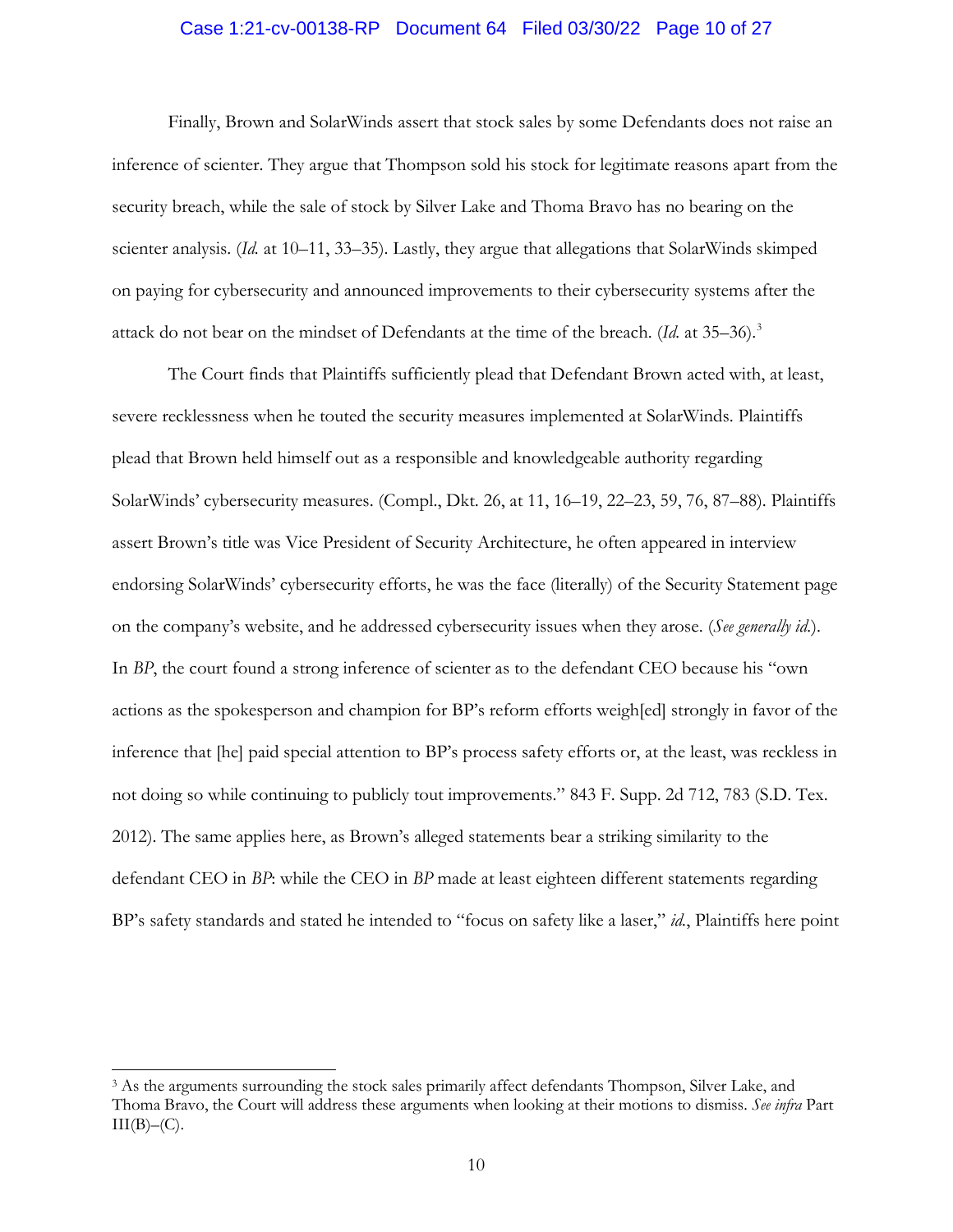#### Case 1:21-cv-00138-RP Document 64 Filed 03/30/22 Page 11 of 27

to at least at least a dozen statements attributed to Brown, who noted on a company podcast that he was "focused on . . . heavy-duty hygiene." (Compl., Dkt. 26, at 87).<sup>4</sup>

Further, Brown and SolarWinds arguments regarding the "solarwinds123" password breach do not provide a strong, plausible inference opposing scienter. The Court disagrees with the argument that scienter is precluded because the server that was compromised through the password breach was not the same server that was compromised in the breach at issue here. Plaintiffs need not plead that the password incident directly caused the later breach—instead, they need merely demonstrate that Defendants were knowledgeable or at least reckless with their statements regarding SolarWinds' security, that Plaintiffs relied on Defendants' commendations of SolarWinds' security, and that Plaintiffs' reliance on these representations caused their loss. *See Alaska Elec. Pension Fund*, 915 F.3d at 981. Put another way, the misleading representations and the reliance on them must cause the loss. The allegations of underlying security issues (such as the "solarwinds123" password breach) need not suggest that these security issues directly caused the loss; instead, their purpose is to demonstrate that the executives were at least reckless in not realizing that something was dangerously amiss. An egregious refusal to investigate may give rise to an inference of recklessness. *Plotkin v. IP Axess Inc*., 407 F.3d 690, 700 (5th Cir. 2005). Further, statements attributed to Brown through the Security Statement on the website<sup>5</sup>—which stated that the Company "distributes security alerts," requires employees to have "account, data, and physical security," and implements "password best practices"—continued to be presented on the webpage after Brown and SolarWinds

<sup>4</sup> Brown and SolarWinds argue against the applicability of *BP* to the present case, stating that BP failed to implement safety procedures recommended by regulators, received safety citations, and prepared an internal analysis warning of safety issues. (Dkt. 41, at 8–9). While SolarWinds cybersecurity efforts undoubtedly operate on a smaller scale than the massive regulatory framework surrounding oil companies like BP, the Court finds that Plaintiffs' allegations that Brown became aware of the years-long "solarwinds123" password breach and was not requiring security training, segmenting its employee networks, or implementing a password policy *while* he was touting the cybersecurity protocols at SolarWinds is sufficient for an inference of scienter.

<sup>5</sup> *See infra* Part III(A)(2) (finding that Brown "made" the statements alleged in the Security Statement).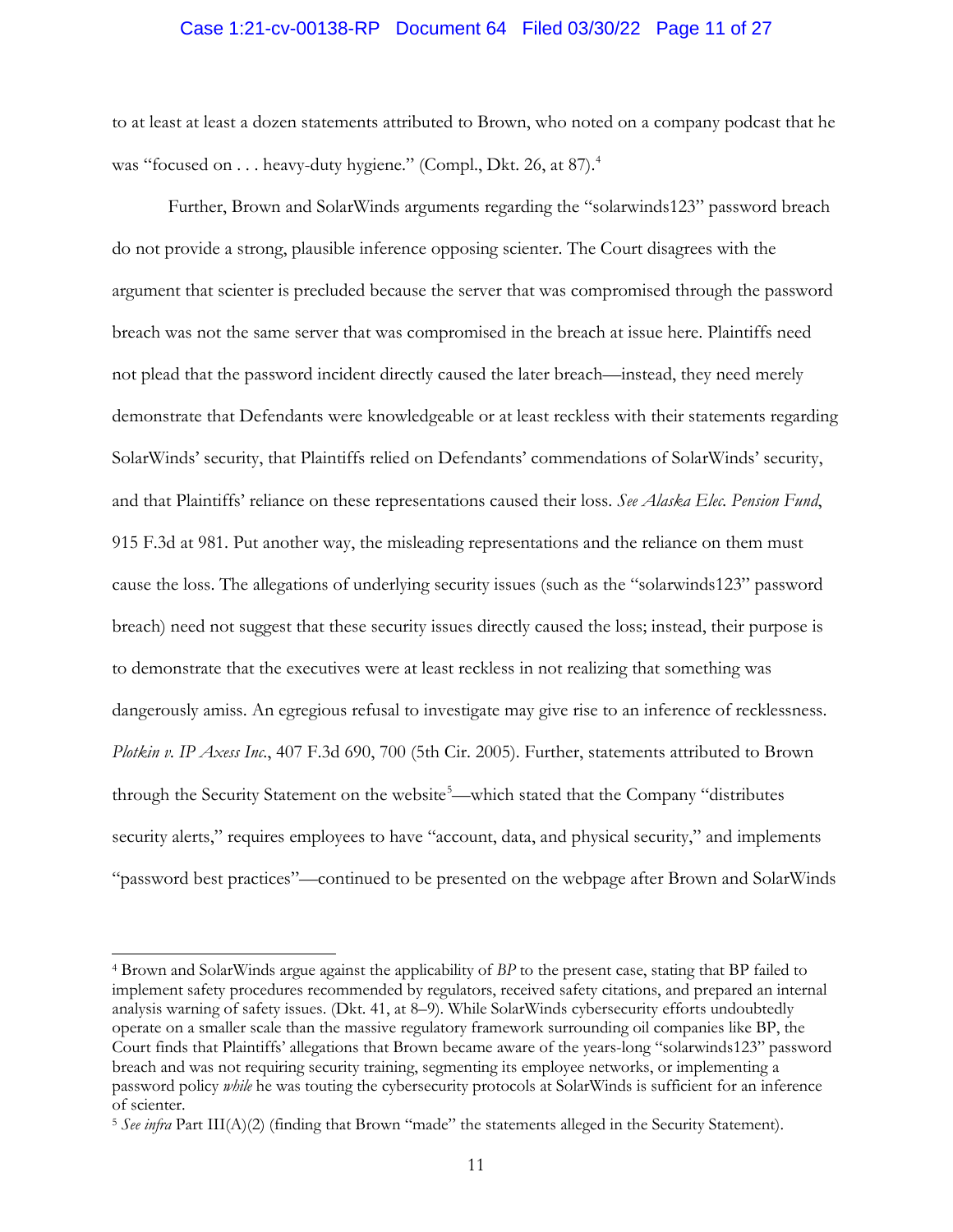### Case 1:21-cv-00138-RP Document 64 Filed 03/30/22 Page 12 of 27

learned of the years-long password breach, and Brown continued to direct investors and customers to the Security Statement. (Dkt. 26, at 19); *see also Lormand*, 565 F.3d at 259 (finding misstatements actionable where Defendants proceeded to issue positive statements throughout the class period without acknowledging material information). Although Brown and SolarWinds offer the opposing inference that the "solarwinds123" password breach was a "discrete violations of SolarWinds' password practices," (Dkt. 41, at 32), the Court finds that the alleged severity of the breach coupled with Plaintiffs' allegations that a password policy did not exist leads to an inference in favor of the Plaintiffs.

Next, the statements of ten former employees rebutting Brown and SolarWinds' representations regarding cybersecurity aids the inference of scienter. The complaint states that the former employees included a sales engineer, a security specialist, a backup and disaster recovery specialist, a director of global recruiting, an HR contractor, a security account manager, and a marketing associate. While Brown and SolarWinds assert that these employees did not directly work with SolarWinds' security protocols, nor interface directly with the security team, the Court notes that several of the statements at issue in the complaint applied to employees of the company broadly. For example, Plaintiffs allege that the Security Statement they take issue with stated that SolarWinds employees were required to sign the company's information security policy, develop passwords consistent with the company's password policy, and receive cybersecurity training. (Compl., Dkt. 26, at 49–54). Plaintiffs assert that the former employees stated they were not aware of an information security policy or a password policy, and they did not receive cybersecurity training. (*Id.*). As Brown, the Vice President of Security Architecture, allegedly often touted the company's security policy and directed investors and customers to the Security Statement—where an image and video of Brown were displayed, and the page stated the company required an information security policy, a password policy, and trainings, among others—a trier of fact could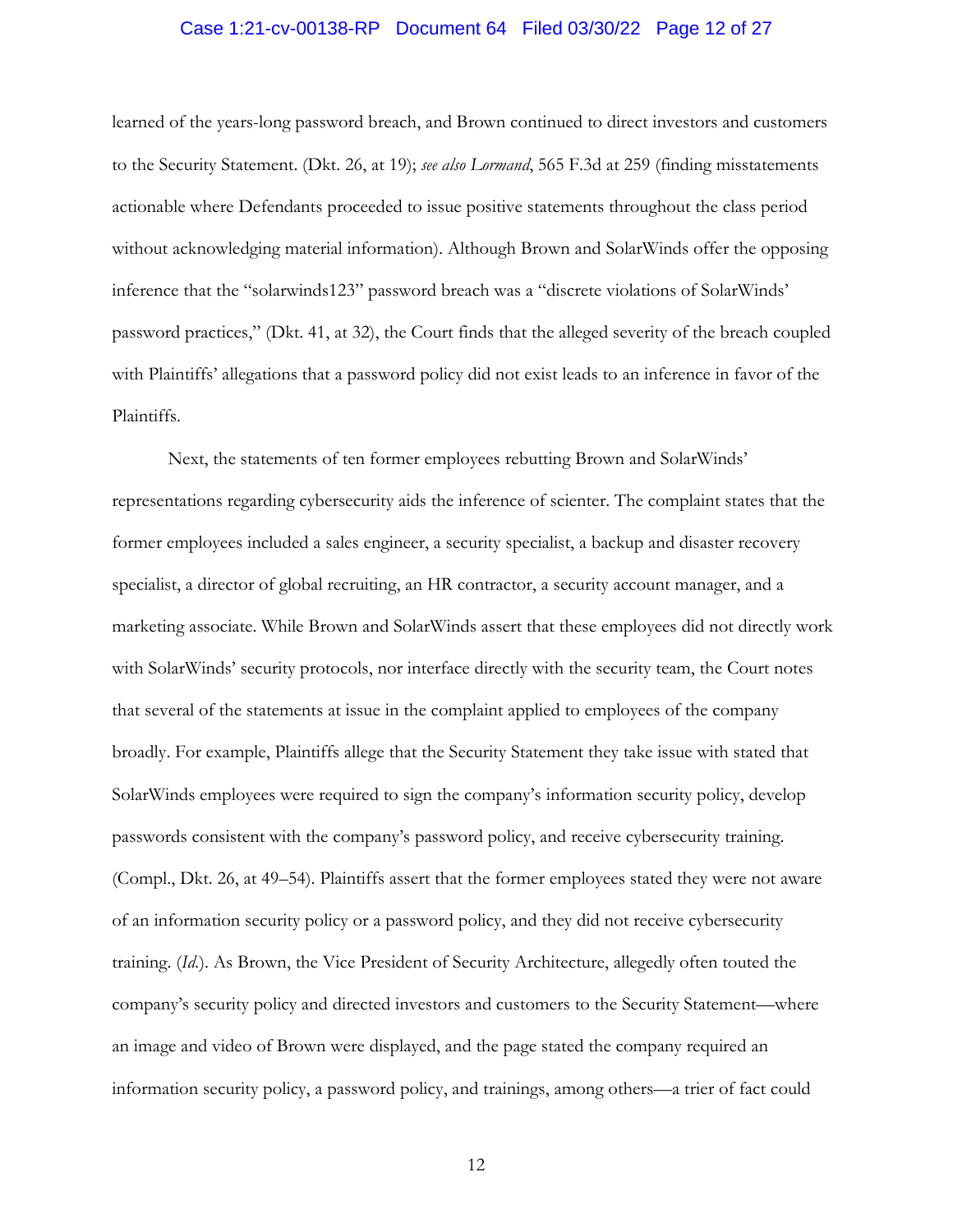### Case 1:21-cv-00138-RP Document 64 Filed 03/30/22 Page 13 of 27

infer that Brown may have been aware of whether employees *were* indeed broadly required to sign an information security policy, comply with the password policy, and attend trainings. *Compare in re Netsolve, Inc. Sec. Litig.*, 185 F. Supp. 2d 684, 697 (W.D. Tex. 2001) (finding allegations of scienter adequate where undisclosed problems should have been apparent to company executives) *with Goldstein*, 340 F.3d at 251 (declining to hold executives accountable purely because of their position in the company when no allegations were made that the executives had any role in offering the misleading statements). 6

Finally, Plaintiffs acknowledge that Thornton-Trump's presentation on the cybersecurity deficiencies at SolarWinds and, ultimately, his resignation, happened before the class period began. The Court finds that Plaintiffs' allegations regarding Thornton-Trump's presentation are not, when viewed alone, particularly strong allegations of Defendants' mental state at the time the alleged misrepresentations were made. However, Thornton-Trump's statements, when looked at in light of the above-mentioned allegations that the cybersecurity measures at SolarWinds were not as strong as Brown repeatedly represented *during* the class period, support the Court's conclusion that Plaintiffs have plausibly asserted the element of scienter. Taking the foregoing, well-pleaded allegations as true and evaluating the facts collectively, the Court finds that Plaintiffs have met their pleading obligations at this stage and declines to grant Brown and SolarWinds' motion to dismiss on the grounds that Plaintiffs failed to adequately plead scienter.

#### 2. Material misrepresentations or omissions

Brown and SolarWinds further move to dismiss the complaint on the grounds that Plaintiffs failed to sufficiently plead that Defendants engaged in material misrepresentations or omissions.

<sup>6</sup> Brown and SolarWinds argue the Court "must discount allegations from confidential sources generally." (Dkt. 41, at 29) (citing *Indiana Elec. Workers' Pension Tr. Fund IBEW v. Shaw Grp., Inc.*, 537 F.3d 527, 535 (5th Cir. 2008)). However, Plaintiffs have described the former employees with sufficient particularity to support that they would possess the information pleaded, as required by Fifth Circuit law. *See Rougier v. Applied Optoelectronics, Inc*, 2019 WL 6111516, at \*11 (S.D. Tex. Mar. 27, 2019).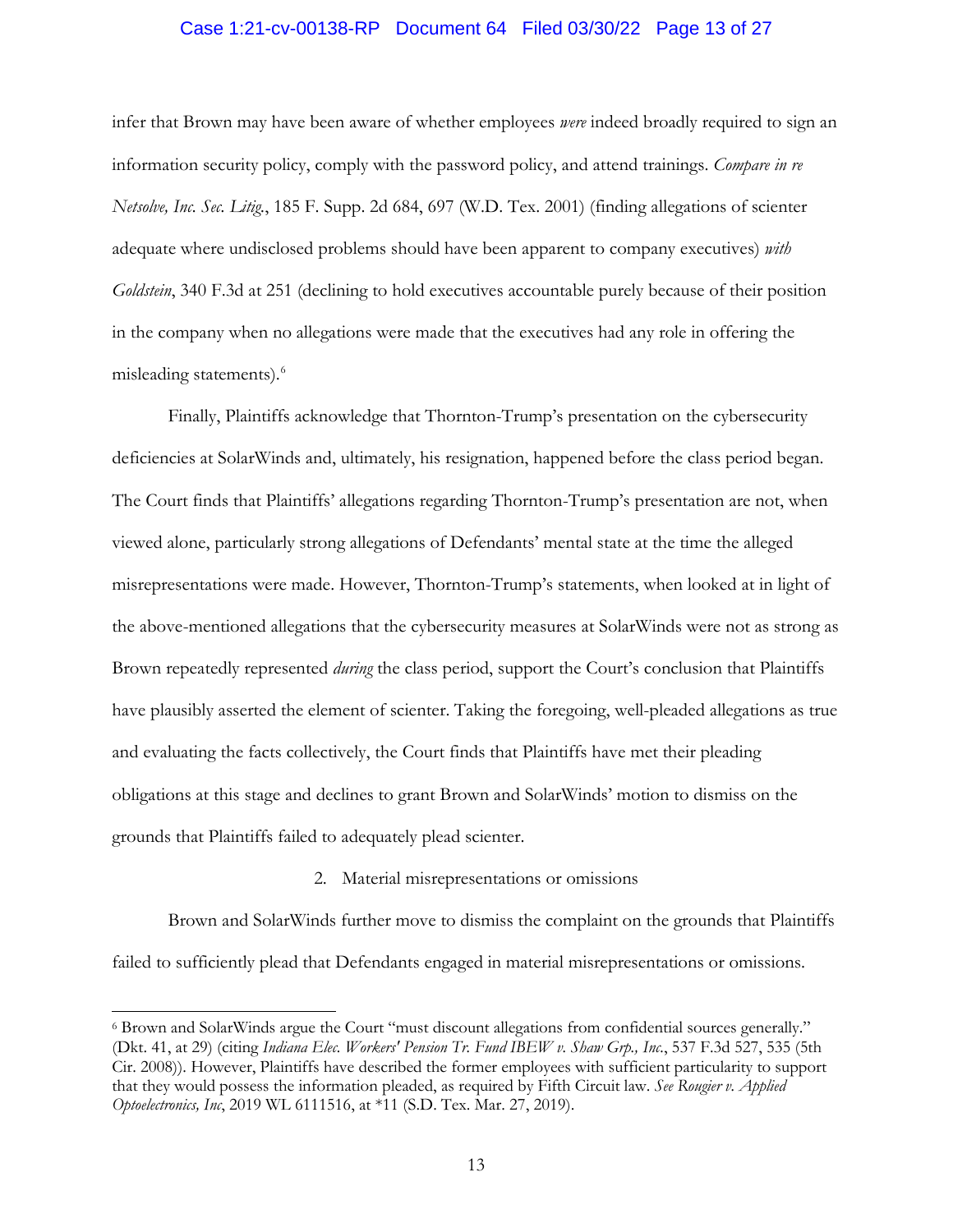# Case 1:21-cv-00138-RP Document 64 Filed 03/30/22 Page 14 of 27

(Dkt. 41, at 11, 38–44); *see also Alaska Elec. Pension Fund*, 915 F.3d at 981. Brown and SolarWinds state that the complaint fails to attribute the SolarWinds website Security Statement to any individual defendant as required by Section 10(b) and Rule 10b-5 thereunder. (Dkt. 41, at 11, 44). They also argue that the statements Plaintiffs have identified were puffery and would not have misled investors, especially given that SolarWinds warned investors that cybersecurity attacks were likely. (*Id.* at 11–12, 43–44). Finally, Brown and SolarWinds assert that Plaintiffs' allegations that SolarWinds lacked a security team are self-defeating, as Plaintiffs likewise state that Thornton-Trump was SolarWinds' "global security strategist" and Brown was the Vice President of Security Architecture, suggesting the presence of a security team. (*Id.* at 12, 39–40).

To be held liable for a misstatement or omission under Section 10(b) and Rule 10b-5, the defendant must be the "maker" of the statement, *i.e.*, "the person or entity with ultimate authority over the statement, including its content and whether and how to communicate it." *Janus Cap. Grp., Inc. v. First Derivative Traders*, 564 U.S. 135, 142 (2011). Allegations of a material misrepresentation or omission must "specify the statements contended to be fraudulent, identify the speaker, state when and where the statements were made, and explain why the statements were fraudulent." *Barrie v. Intervoice-Brite, Inc.*, 397 F.3d 249, 256 (5th Cir. 2005) (internal citations and quotations omitted). Plaintiffs have met this standard. While Defendants are correct that company executives are not responsible for every minor statement made in corporate communication, *see Magruder v. Halliburton Co.*, 359 F. Supp. 3d 452, 462–63 (N.D. Tex. 2018), the complaint plainly asserts that both Brown and Thompson had a direct roll in authorizing the Security Statement on SolarWinds' website. (*See*  Compl., Dkt. 26, at 18) ("The Security Statement was reviewed and approved by Defendants Brown and Thompson . . . [and] the Security Statement<sup>[</sup>] prominently included [a] picture of Defendant Brown welcoming investors and customers to the 'Security Center[.]'"); *Janus*, 564 U.S. at 142 (Corporate executives who have "ultimate authority over the statement" may be liable regardless of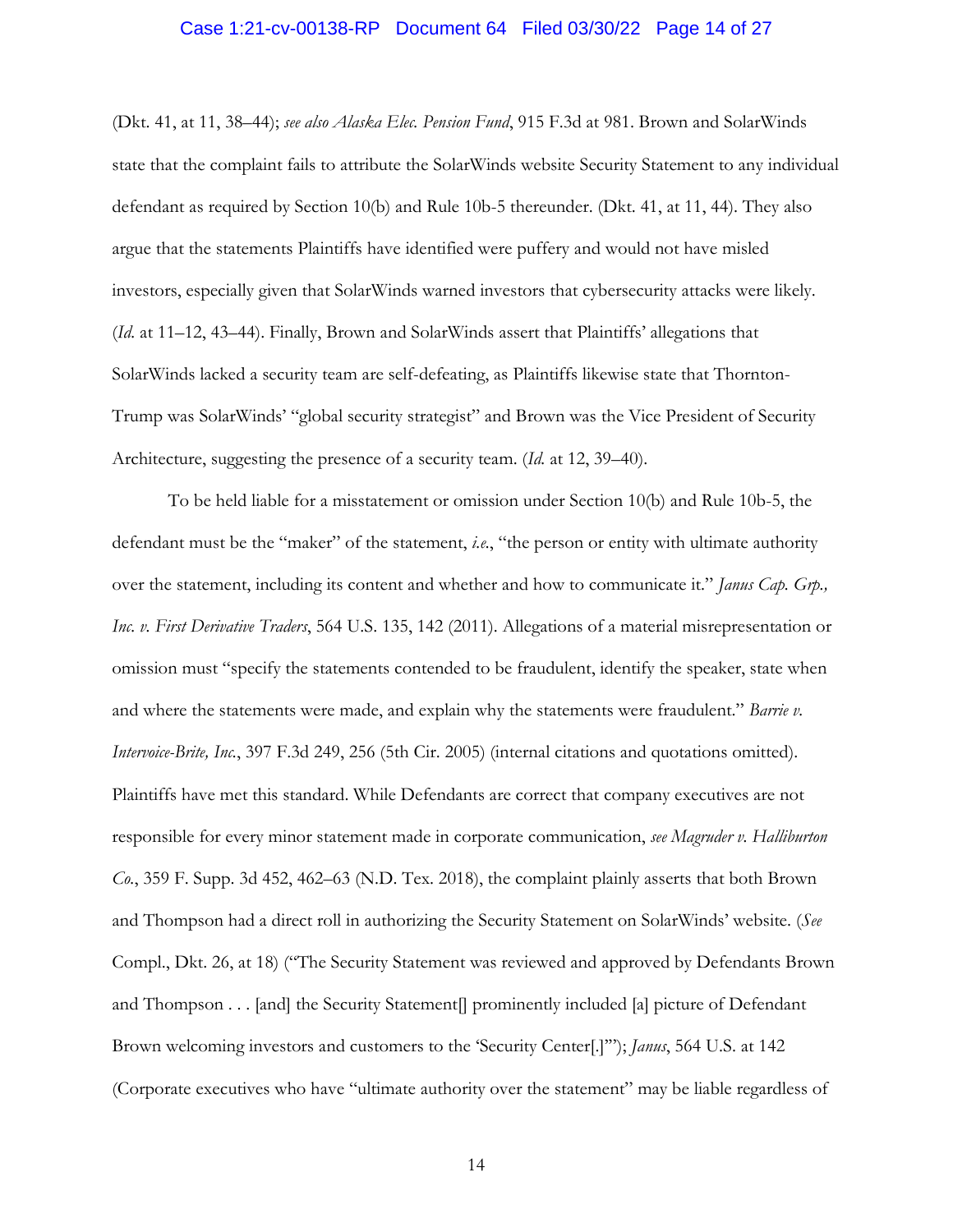# Case 1:21-cv-00138-RP Document 64 Filed 03/30/22 Page 15 of 27

whether they wrote the statement). Plaintiffs have alleged that Brown and Thompson "made" these statements sufficient to survive a motion to dismiss.

Further, while corporate "cheerleading" and puffery are not actionable under securities law, *Police & Fire Ret. Sys. of City of Detroit v. Plains All Am. Pipeline, L.P.*, 777 F. App'x 726, 730 (5th Cir. 2019) (internal quotation marks and citations omitted), only statements that "contain no concrete factual or material misrepresentation" may be deemed "puffery." *Lormand*, 565 F.3d at 249 n.14. Defendants point out that "a sincere statement of pure opinion is not an 'untrue statement of material fact,' regardless of whether an investor can ultimately prove the belief wrong." *Omnicare Inc. v. Laborers Dist. Council Constr. Indus. Pension Fund*, 575 U.S. 175, 186 (2015). The alleged misstatements from the Security Statement include assertions that SolarWinds had "a security team [that] focuses on information security, global security auditing and compliance, as well as defining the security controls . . . "; the Company "maintains a written Information Security Policy" that employees must acknowledge they have read and understood; "[e]mployees are provided with security training" when they are hired; employees adhered to a password policy; and SolarWinds segmented its networks using "Role Based Access controls," among others. (Compl., Dkt. 26, at 81– 85). These are not "subjective opinions" or corporate puffery—they are specific statements of fact. *See, e.g.*, *In re Equifax Inc. Sec. Litig.*, 357 F. Supp. 3d 1189, 1231 (N.D. Ga. 2019) (holding that statements that the company maintained "a highly sophisticated data information network that includes advanced security, protections and redundancies" were not subjective opinions, while statements such as "I think we are in a very good position now" were opinions).

Defendants' other alleged misstatements are more difficult to classify. Plaintiffs cite to Brown's statement that one of his focuses is "heavy-duty hygiene," and that SolarWinds was working on "making sure that there is good basic hygiene . . . ." (Compl., Dkt. 28, at 87–88). For one, "it is well-established that generalized positive statements about a company's progress are not a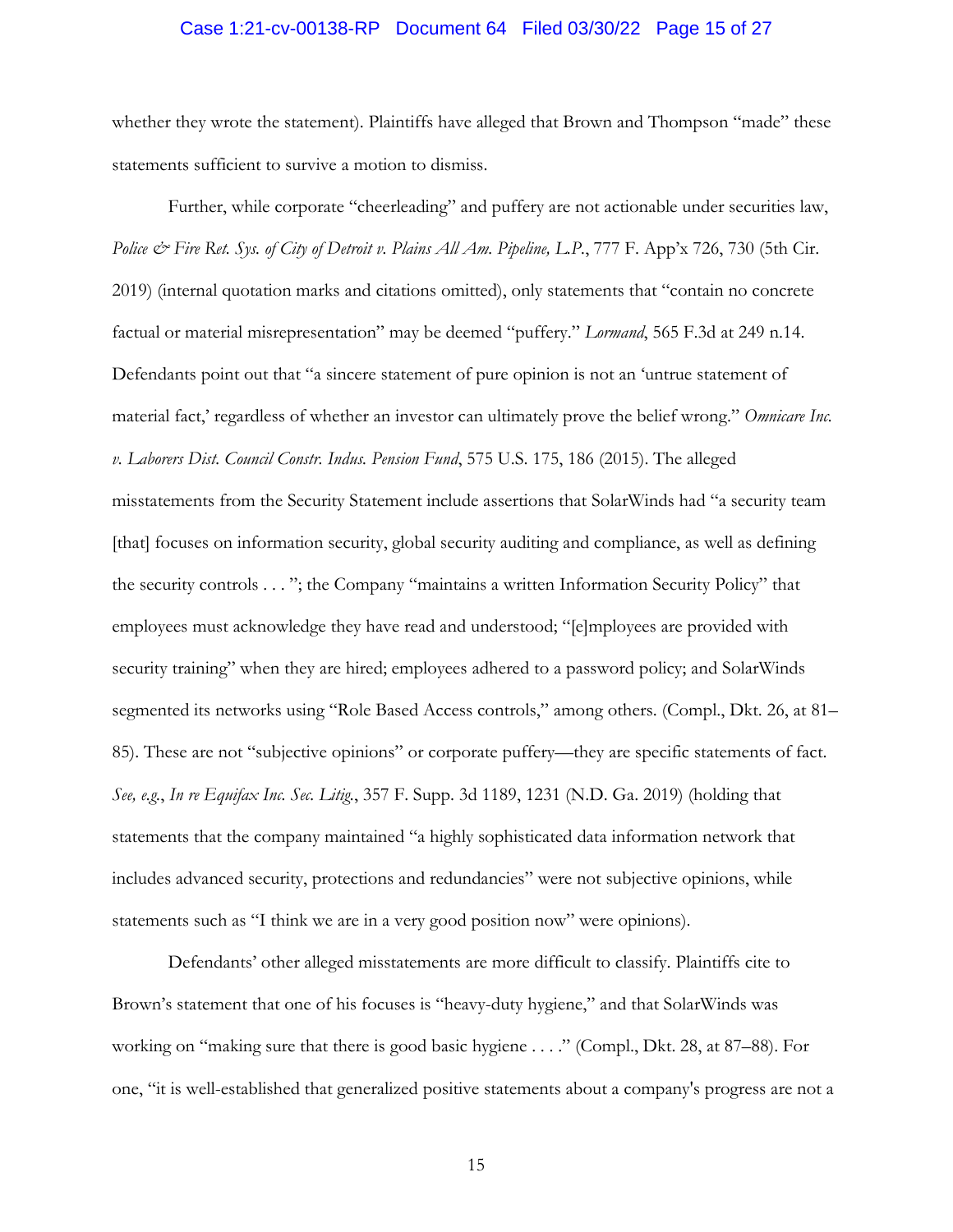# Case 1:21-cv-00138-RP Document 64 Filed 03/30/22 Page 16 of 27

basis for liability." *Nathenson v. Zonagen Inc.,* 267 F.3d 400, 419 (5th Cir. 2001). However, when there are differences between the image projected by the speaker and the reality on the ground, especially when an utterance is repeated, the alleged statement can be considered misleading. *BP*, 843 F. Supp. 2d at 758 (citing *Reese v. BP Exploration,* 643 F.3d 681, 691 (9th Cir. 2011). Brown's repeated statements that the company was focusing on cybersecurity "hygiene," especially when coupled with the surrounding statements, such as how SolarWinds was "putting identity solutions in place," "look[ing] at every log [to] understand when somebody logs in, . . . when somebody is trying to gain access to an administrative account" can be considered misleading. (Compl., Dkt. 26, at 87–88). For example, these statements are more akin to statements the *Equifax* court found to be objective statements ("Equifax employs strong data security and confidentiality standards") than to those the *Equifax* court found to be opinions ("I think we are in a very good position now."). *Equifax*, 357 F. Supp. 3d at 1231.

Third, Defendants' disclosures to customers and investors about the risk of cybersecurity attacks does not force the conclusion that their alleged statements were not false or misleading. Brown and SolarWinds cite statements in their SEC filings where the disclosed SolarWinds "could suffer a loss of revenue and increased costs, exposure to significant liability" if it experiences cyberattacks. (Dkt. 41, at 39). As an example, Defendants cite *in re Heartland Payment Systems, Inc. Securities Litigation*, where the United States District Court for the District of New Jersey found that Defendant's warning of a security breach made clear that Defendant's statements touting its security measures should not be interpreted to mean that Defendant's security system was invulnerable. No. CIV. 09-1043, 2009 WL 4798148, at \*5 (D.N.J. Dec. 7, 2009). However, the logic applied in *Heartland* does not apply here—in *Heartland*, the Court was addressing Plaintiff's claims that *because* the Defendant had suffered a security breach, Defendant must have been lying about the emphasis it placed on maintaining a high level of security. *Id.* The same is not true here. Plaintiffs are not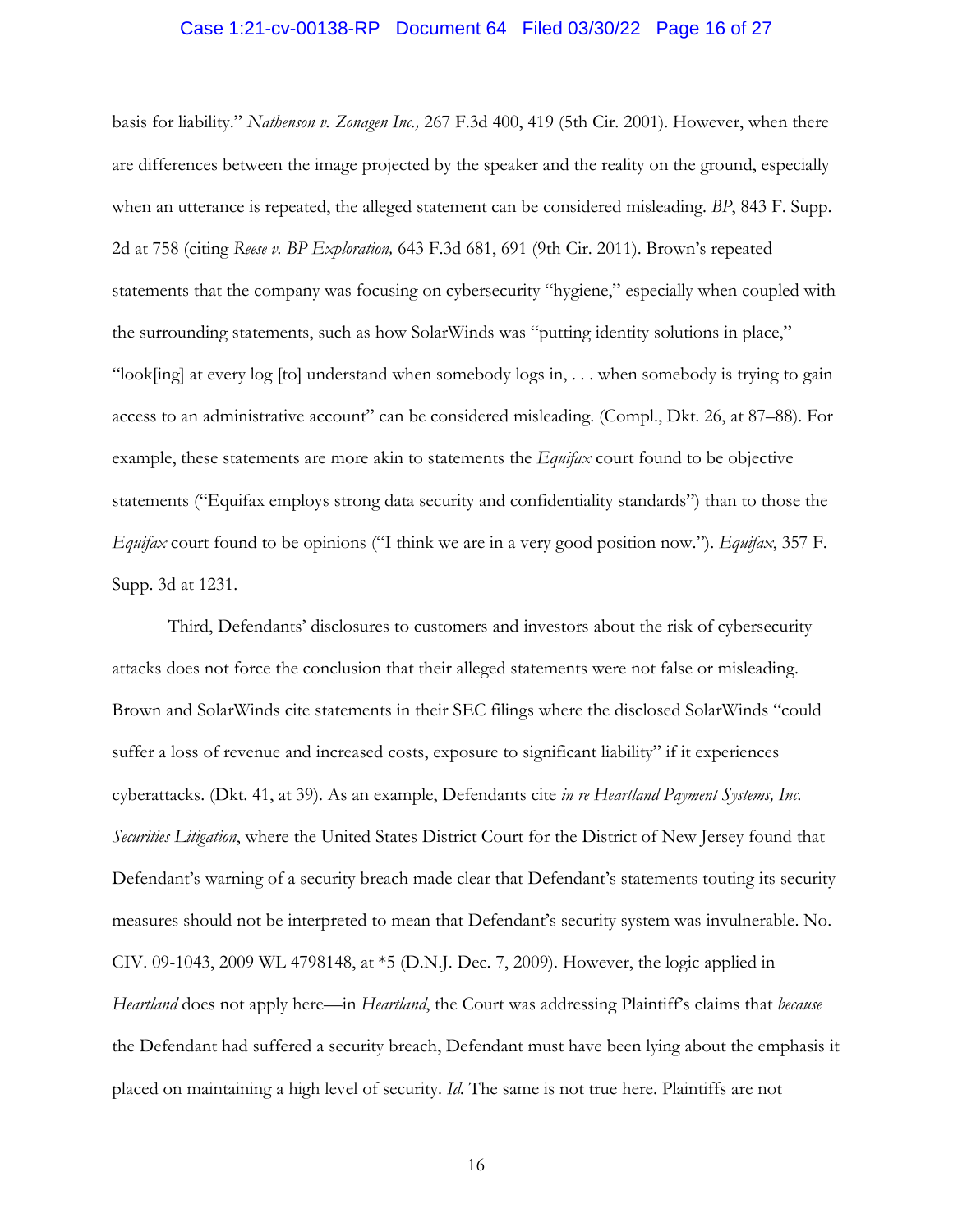# Case 1:21-cv-00138-RP Document 64 Filed 03/30/22 Page 17 of 27

claiming Defendants' statements commending their cybersecurity measures must have been false *because* the attack at issue occurred. Instead, they have alleged separate facts that the cybersecurity measures at the company were not as they were portrayed, such as the "solarwinds123" password incident, the statements of former employees, and Thornton-Trump's presentation. *See supra* Part  $III(A)(1)$ .

Finally, Brown and SolarWinds assert that the Security Statement's declaration that the company had a security team was not a misrepresentation, as Thornton-Trump's title was global security strategist, Brown's title was Vice President of Security Architecture, and Brown made a comment included in the complaint referencing his "team." (Dkt. 41, at 12, 40). However, two workers with different titles employed at two different times by the company does not necessarily mean there was a "team." The strength of Defendants' assertions is about on par with the strength of Plaintiffs' plausible allegations that former employees stated no such team existed. (Compl., Dkt. 26, at 41–42). The Court is required to accept Plaintiffs' plausible allegations as true at this stage and finds that this is a factual dispute not appropriate for resolution in a motion to dismiss. For the foregoing reasons, the Court finds that Plaintiffs have adequately alleged misleading material statements.

### 3. Loss causation

Lastly, Brown and SolarWinds ask the Court to find Plaintiffs have not adequately alleged that the material misstatements or omissions and Plaintiffs' reliance on them caused Plaintiffs' loss. (Dkt. 41, at 45). The Fifth Circuit has stated that Plaintiffs must show that "Defendants' misrepresentations (or omissions) proximately caused the Plaintiffs' economic loss. *Pub. Emps. Ret. Sys. of Mississippi, Puerto Rico Tchrs. Ret. Sys. v. Amedisys, Inc.*, 769 F.3d 313, 320–21 (5th Cir. 2014). "To establish proximate causation, a plaintiff must allege that when the 'relevant truth' about the fraud began to leak out or otherwise make its way into the marketplace, it caused the price of the stock to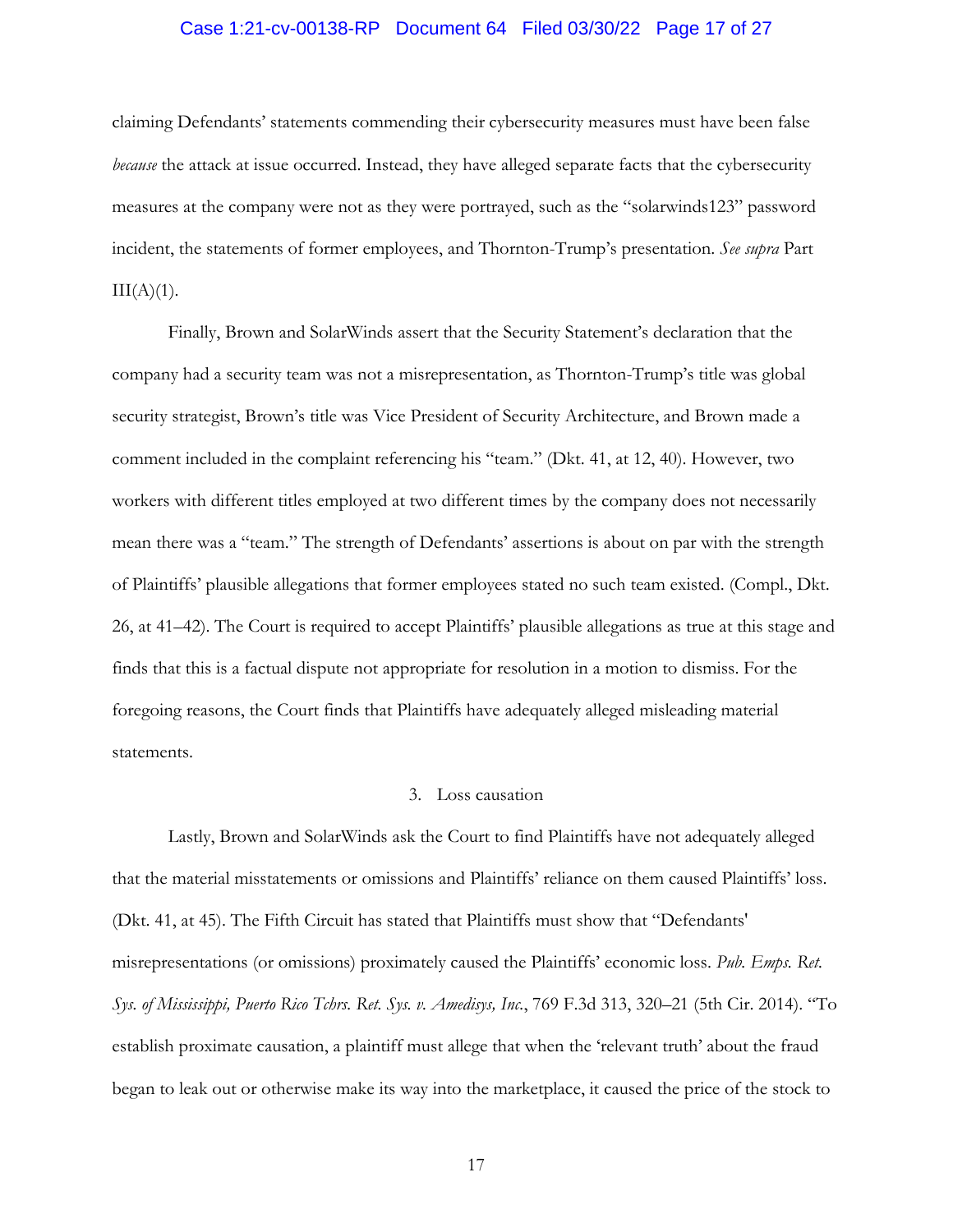# Case 1:21-cv-00138-RP Document 64 Filed 03/30/22 Page 18 of 27

depreciate and, thereby, proximately caused the plaintiff's economic harm." *Id.* (citing *Lormand,* 565 F.3d at 255). Loss causation "can be demonstrated circumstantially by '(1) identifying a 'corrective disclosure' (a release of information that reveals to the market the pertinent truth that was previously concealed or obscured by the company's fraud); (2) showing that the stock price dropped soon after the corrective disclosure; and (3) eliminating other possible explanations for this price drop, so that the factfinder can infer that it is *more probable than not* that it was the corrective disclosure—as opposed to other possible depressive factors—that caused at least a 'substantial' amount of price drop.'" *Id.* (citations omitted). A series of partial corrective disclosures combined with the last two elements may also suffice. *Id.* at 326.

Plaintiffs allege multiple corrective disclosures. First, they note that on December 13, 2020, *Reuters* reported that SolarWinds was believed to be the source of a hack into U.S. Treasure and Commerce Departments through SolarWinds' Update Server, and the CISA released an emergency directive to disconnect from SolarWinds' Orion products, tying the emergency measures to "the Company's deficient cybersecurity practices." (Compl., Dkt. 26, at 89–90). Plaintiffs further allege that on December 14, 2020, SolarWinds disclosed the hack to shareholders announcing cybercriminals "inserted a vulnerability within its Orion monitoring products," that the breach occurred between March and June 2020 and that as many as 18,000 customers had been affected, including multiple U.S. agencies. (*Id.* at 89–91). As a result of these pronouncements, SolarWinds' stock tumbled 17%, followed by an additional 8% and 19%. (*Id.* at 90–92). Plaintiffs allege that "[i]t was foreseeable that Defendants' materially false and misleading statements and omissions . . . would artificially inflate the price of SolarWinds securities and that [the disclosures of the company's cybersecurity failures] would cause the price of SolarWinds' securities to decline." (*Id.* at 93).

Brown and SolarWinds claim that "[w]hile these reports may have given an unfavorable impression of SolarWinds' security protocols, they do not reveal the falsity of any challenged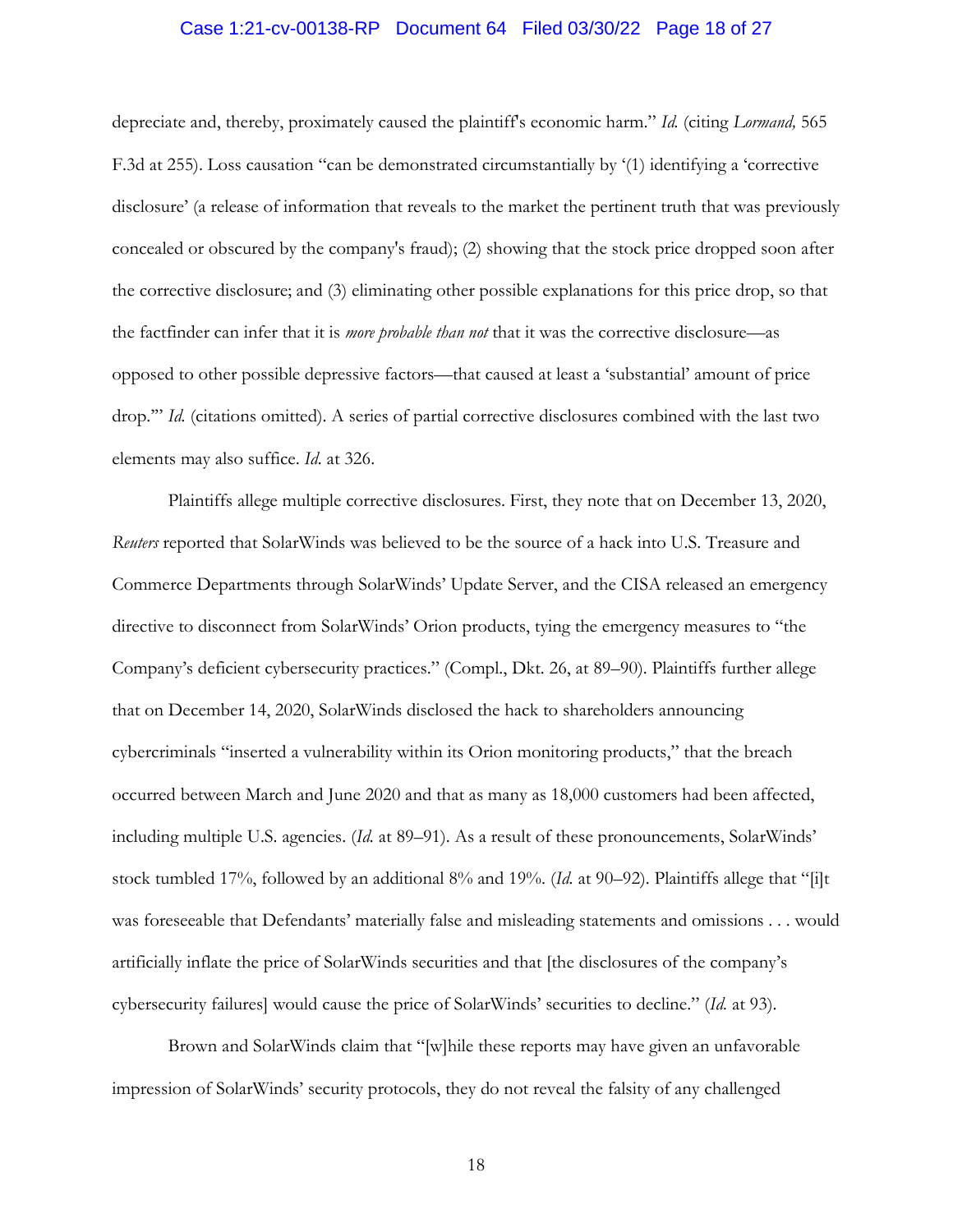# Case 1:21-cv-00138-RP Document 64 Filed 03/30/22 Page 19 of 27

statement. Plaintiff also fails to explain how these disclosures corrected any challenged statement, other than stating that it revealed the truth 'about the nature and extent of SolarWinds' security deficiencies.'" (Dkt. 41, at 47). Plaintiffs aver that loss causation can be demonstrated by circumstantial evidence, and a plaintiff must merely "allege the truth that emerged was 'related to' or 'relevant to' the defendants' fraud and earlier misstatements." *Amedisys*, 769 F.3d at 321. "The test for relevant truth simply means that the truth disclosed must make the existence of the actionable fraud more probable than it would be without that alleged fact, taken as true." *Id.* Plaintiffs have alleged that SolarWinds' security measures were deficient in multiple areas, despite Defendants' statements to the contrary. The "corrective disclosures" at the very least circumstantially suggest that the security breach was more likely than not caused by the company's allegedly deficient security. (*See, e.g.*, Compl., Dkt. 26, at 91) ("*Reuters* reported that the Company was previously warned that the password to access the internal server to the Update Server, "solarwinds123," was both incomprehensibly deficient from a security perspective and also publicly available on the internet. *Reuters* further reported that . . . the Company left the malware that was the source of the attack available for download on its Update Server for several days."). The Court finds that Plaintiffs have sufficiently alleged that it is more probable than not that these sorts of corrective disclosures caused the virtually simultaneous drops in the prices of SolarWinds' securities. Based on the foregoing analysis, the Court will deny Brown and SolarWinds' motion to dismiss, (Dkt. 41).

#### **B. Thompson's Rule 12(b)(6) Motion**

Defendant Thompson filed a separate motion to dismiss to address the allegations in the complaint that reference him specifically. (Dkt. 44, at 7). He asserts that the complaint does not attribute a single false or misleading statement or omission to him, does not allege any particularized facts sufficient to raise a strong inference that Thompson acted with scienter, and does not contain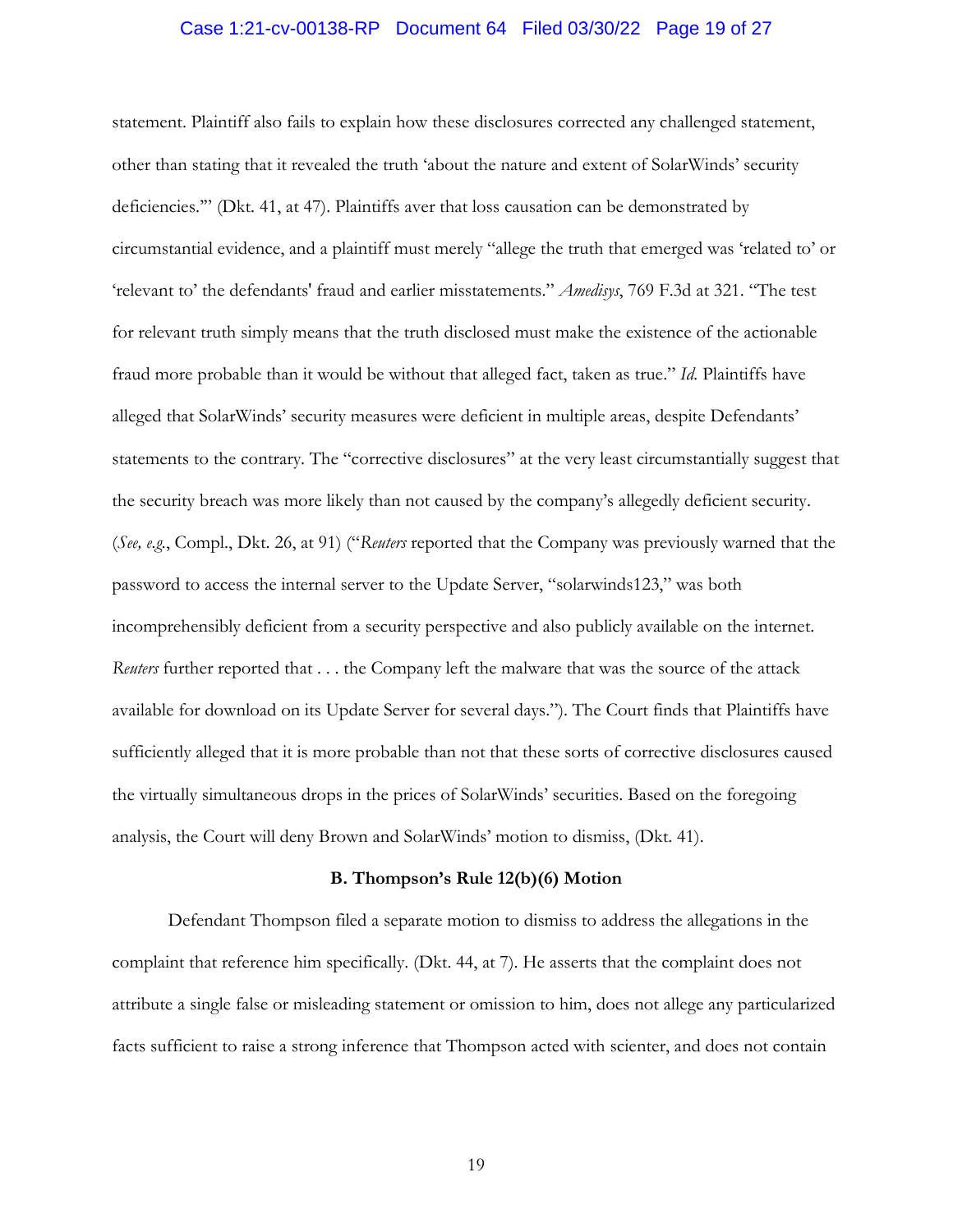#### Case 1:21-cv-00138-RP Document 64 Filed 03/30/22 Page 20 of 27

any well-pleaded factual allegations to support a claim against Thompson under Section 20(a) of the Exchange Act. (Dkt. 44, at 6–7).

1. Section 20(a) of the Exchange Act

The Court begins where Thompson ends—with his assertion that the complaint does not

support a claim against him pursuant to Section 20(a) of the Exchange Act. Section 20(a) states:

Every person who, directly or indirectly, controls any person liable under any provision of this chapter or of any rule or regulation thereunder shall also be liable jointly and severally with and to the same extent as such controlled person to any person to whom such controlled person is liable, unless the controlling person acted in good faith and did not directly or indirectly induce the act or acts constituting the violation or cause of action.

15 U.S.C. § 78t(a). This argument may be quickly disposed of. Claims for control-person liability under Section 20(a) are "secondary only and cannot exist in the absence of a primary violation." *Alaska Elec. Pension Fund*, 915 F.3d at 986 (quotations omitted). Thus, if a court finds the pleadings under Section 10(b) and Rule 10b-5 inadequate to state a claim, a claim of control person liability must be dismissed. *See, e.g.*, *Indiana Elec. Workers' Pension Tr. Fund IBEW*, 537 F.3d at 545. Thompson's sole objection to control-person liability is that Plaintiffs have not sufficiently plead their claims under Section 10(b) and Rule 10b-5 thereunder, but the Court has already found that Plaintiffs have done so. *See supra* Part III(A). Therefore, this basis for dismissing the complaint's claims against Thompson is denied.

### 2. Material misrepresentations or omissions

Thompson also avers that the complaint fails to assert he is the "maker" of any allegedly actionable statement. (Dkt. 44, at 11) (citing *Janus*, 564 U.S. at 142). As stated above, the "maker" of a statement is "the person or entity with ultimate authority over the statement, including its content and whether and how to communicate it." *Janus*, 564 U.S. at 142; *see also supra* Part III(A)(2). Corporate executives may not be held accountable merely because of their position in the company when no allegations are made that the executive had a role in the misleading statement. *Goldstein*, 340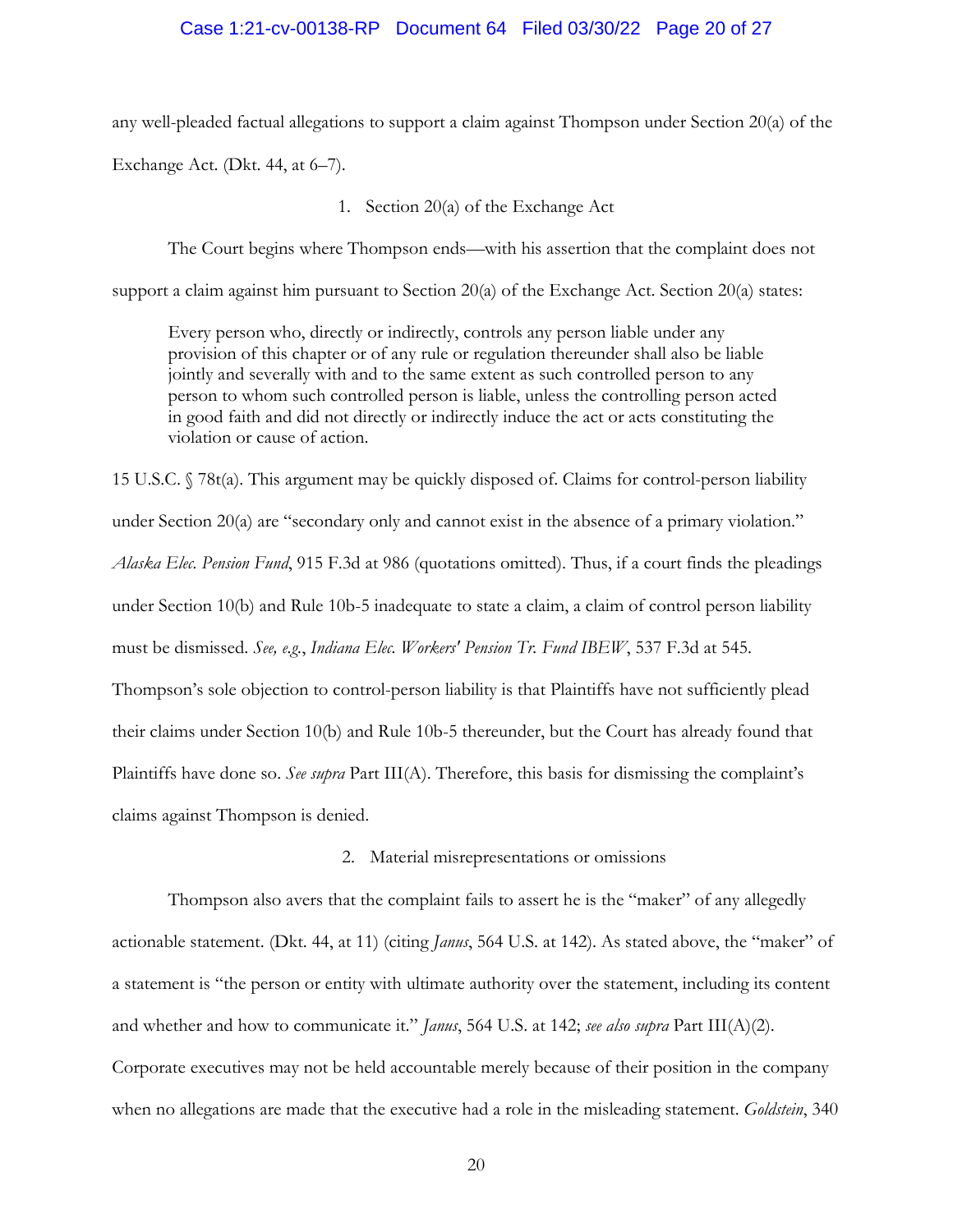### Case 1:21-cv-00138-RP Document 64 Filed 03/30/22 Page 21 of 27

F.3d at 251. "However, corporate documents that have no stated author or statements within documents not attributed to any individual may be charged to one or more corporate officers provided specific factual allegations link the individual to the statement at issue." *Southland*, 365 F.3d at 365.

Of the challenged misrepresentations or omissions alleged in the complaint, (*see* Compl., Dkt. 26, at 81–88), Plaintiffs appear focus on Thompson's role in adopting the company's Security Statement.<sup>7</sup> (See id.; id. at 18 ("The Security Statement was reviewed and approved by Defendants Brown and Thompson . . . "); Dkt. 55, at 17, 48). While Thompson cites *Southland* in support of his argument that he is not a maker of the security statement, the Court finds that *Southland* suggests that Plaintiffs have properly alleged him to be a "maker." To satisfy the standard, Plaintiffs needed to provide "specific factual allegations" linking Thompson to the statement. *Southland*, 365 F.3d at 365. Plaintiffs allege that "[t]he Security Statement was reviewed and approved by Defendants Brown and Thompson," (Compl., Dkt. 26, at 18)—they do not rely solely on Thompson's status as an executive officer to suggest he authorized the statement as Thompson suggests. (*See* Dkt. 44, at 14 – 15) (citing *Plaisance v. Schiller*, No. CV H-17-3741, 2019 WL 1205628, at \*2 (S.D. Tex. Mar. 14, 2019) (dismissing "attempt to hold Griffin responsible for unattributed corporate statements in the press releases based solely on his title as CFO") (*Colbert v. Rio Tinto PLC*, No. 17CIV8169ATDCF, 2019 WL 10960490, at \*6 (S.D.N.Y. July 29, 2019) (observing that "Plaintiff cites no authority" for the proposition the corporate title alone equates to attribution)). And unlike *Southland*, where "none of the statements in the Prospectus cited by the plaintiffs [were] attributed to any of the individual

<sup>7</sup> Thompson argues that the Security Statement was not materially false or misleading. However, the Court has already found that Plaintiffs properly alleged the Security Statement contained material misrepresentations. *See supra* Part III(A)(2). Therefore, the Court's focus here is whether Plaintiffs alleged Thompson was a "maker" of the statement. The Court will likewise address whether Plaintiffs plead Thompson had the requisite state of mind when it addresses Thompson's scienter-related arguments. *See infra*  Part  $III(B)(3)$ .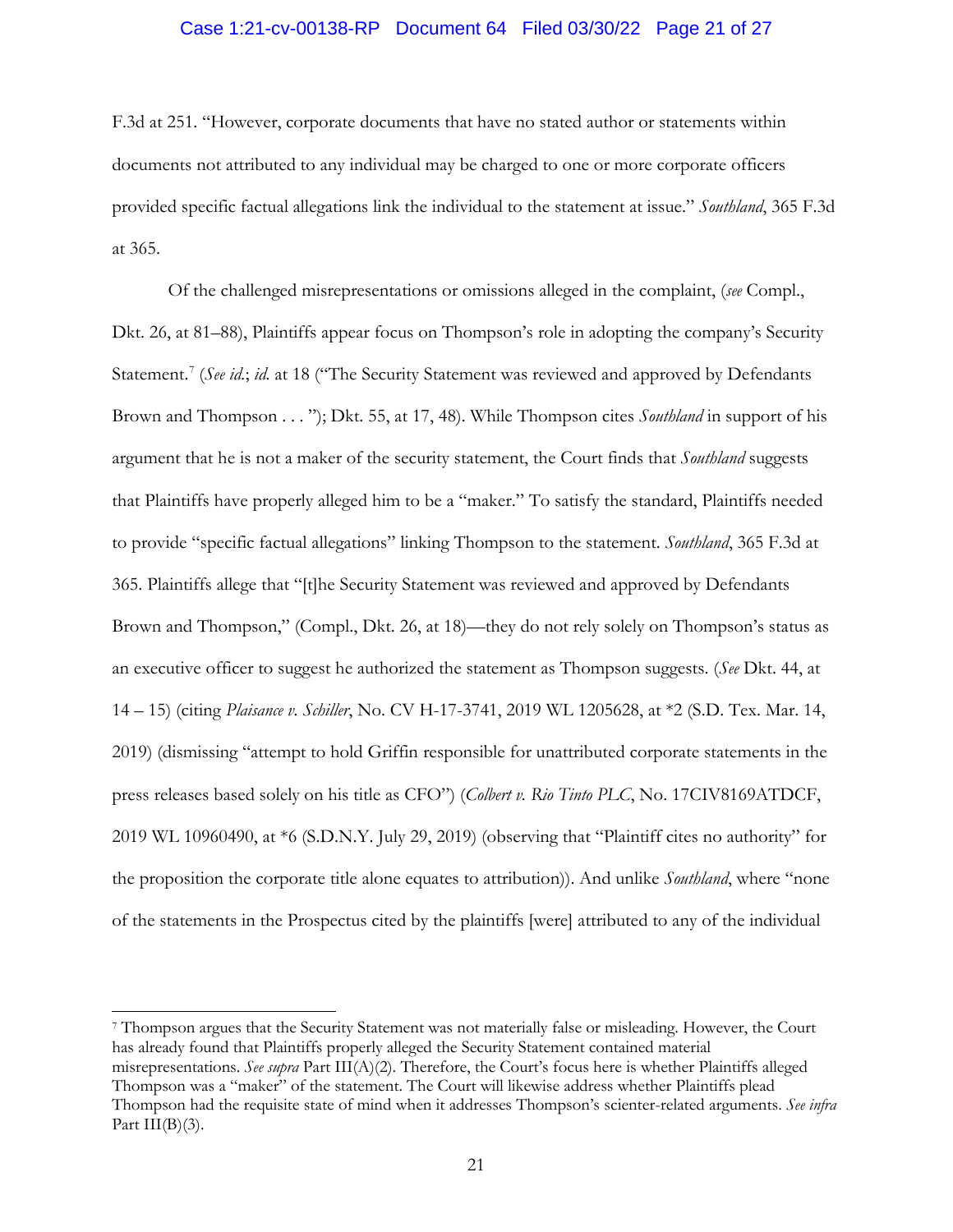# Case 1:21-cv-00138-RP Document 64 Filed 03/30/22 Page 22 of 27

defendants," *Southland*, 365 F.3d at 375, Plaintiffs attributed the Security Statement to Brown and Thompson.

3. Scienter

Finally, Thompson asserts Plaintiffs have failed to plead facts supporting a strong inference that he acted with scienter. (Dkt. 44, at 15–24). Specifically, he argues that Plaintiffs do not plead any facts to demonstrate: (1) Thompson's knowledge or intent while the Security Statement was published; and (2) that the timing of his stock sales supports a finding of scienter. The Court agrees. Unlike Brown, Plaintiffs plead no facts to suggest that Thompson held himself out as an authority on SolarWinds' cybersecurity measures, other than to broadly allege he focused on cost savings at the expense of cybersecurity. (Compl., Dkt. 26, at 8, 38–39, 56–59, 73, 74, 77). The only specific allegation surrounding Thompson's cost-cutting strategy is that he moved SolarWinds' engineering offices to Eastern Europe, a place "notorious for cybercrime," but does not allege Thompson was aware of this fact or aware of any potential or real threats that materialized as a result of this move. *See, e.g.*, *Municipal Employees' Retirement System of Michigan v. Pier 1 Imports, Inc*., 935 F.3d 424, 433 (5th Cir. 2019) (vague allegation "that there were amorphous 'inventory problems'" but that did "not explain what those problems were" did not support an inference of scienter). These allegations do not create a strong inference that Thompson knew the specific statements made in the Security Statement were false. Indeed, the complaint states "Thompson never said anything about focusing on internal cybersecurity measures" after Thornton-Trump left the company and a former employee "could not recall a time when Defendant Thompson spoke about internal cybersecurity as a priority." (*Id.* at 44).

Further, unlike Brown, the complaint does not allege Thompson regularly spoke about the cybersecurity measures at SolarWinds in interviews, nor does it allege that Thompson directed investors and customers to the Security Statement. Most notably, unlike Brown, the complaint does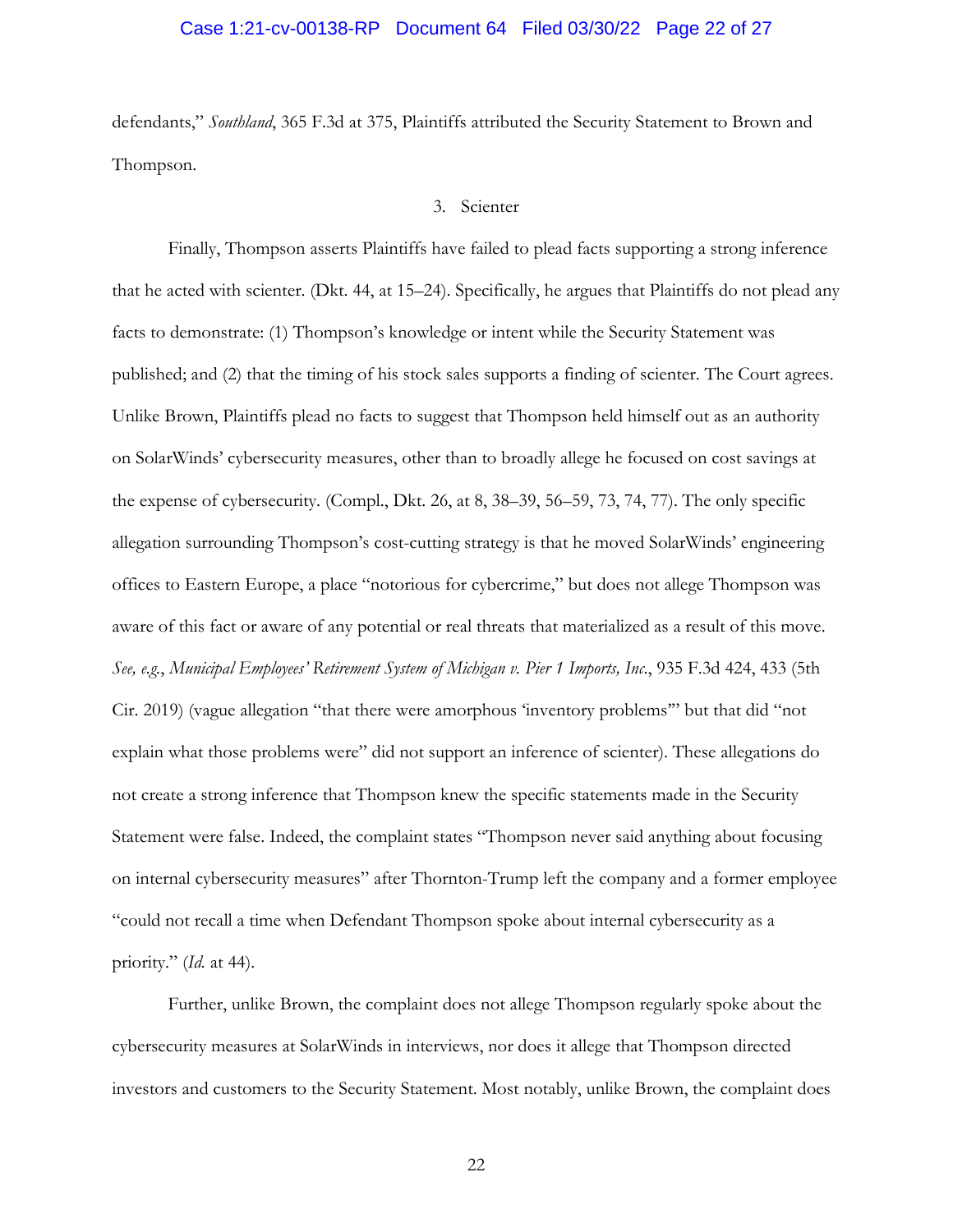# Case 1:21-cv-00138-RP Document 64 Filed 03/30/22 Page 23 of 27

not allege that Thompson directed people to the Security Statement even after cybersecurity failures, such as the "solarwinds123" password breach, were revealed. (*Compare id.* at 20 (noting that Thompson directed customers to the company's "security products" after the "solarwinds123" password breach) *with id.* at 19 (noting that Brown specifically touted and directed investors and customers to the Security Statement even after the years-long password breach)).

Additionally, regarding Thompson's stock sales, Thompson has provided the Court with a "plausible inference[] opposing . . . a strong inference of scienter." *See Alaska Elec. Pension Fund*, 915 F.3d at 982. Plaintiff alleges Thompson's sale of 39.16% of his SolarWinds shares, the majority during the period between when SolarWinds was advised about the breach and when the breach was publicly announced—is suspicious and should be taken as evidence he knew SolarWinds' cybersecurity measures were severely lacking. (Dkt. 55, at 68) (citing Compl., Dkt. 26, at 78–80); *Cent. Laborers' Pension Fund v. Integrated Elec. Servs. Inc.*, 497 F.3d 546, 552–53 (5th Cir. 2007) ("Insider trading can be a strong indicator of scienter if the trading occurs at suspicious times or in suspicious amounts."). However, Thompson offers the competing assertion that Thompson sold these shares shortly ahead of his previously announced departure from the company and executed according to a 10b5-1 plan that was put in place in August 2020, before SolarWinds was purportedly given notice of the breach. (Dkt. 55, at 15–16). *Bach v. Amedisys, Inc.*, No. CV 10-00395-BAJ-RLB, 2016 WL 4443177, at \*12 (M.D. La. Aug. 19, 2016) (finding COO's sale of "most" of his stock holdings five weeks prior to his resignation did not raise an inference of scienter, especially because "insider training cannot *create* a strong inference of scienter . . . [but can only] 'meaningfully enhance' other scienter allegations").

Plaintiffs also assert the fact that SolarWinds' new CEO, Ramakrishna, identified security issues within months of joining SolarWinds is evidence that Thompson was, at the very least, reckless in not noticing the same cybersecurity issues. (Dkt. 55, at 70–71) (citing Compl., Dkt. 26, at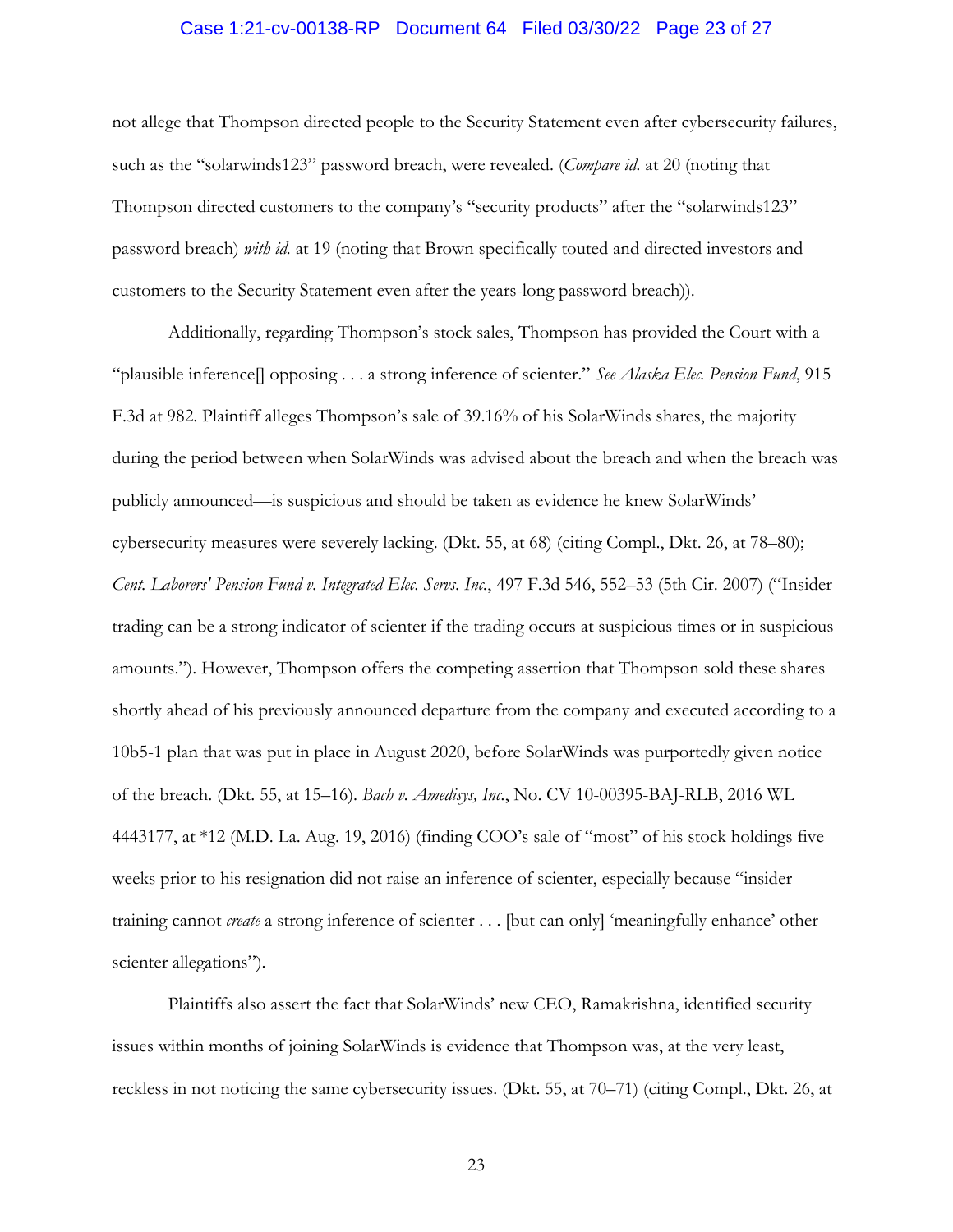### Case 1:21-cv-00138-RP Document 64 Filed 03/30/22 Page 24 of 27

58). However, again, there is an equally plausible, if not more plausible, competing inference. While Plaintiffs do not state when Ramakrishna joined SolarWinds, given the timing of Thompson's departure, the Court presumes Ramakrishna began his role at SolarWinds around the time of the breach at issue or shortly thereafter. The complaint demonstrates that the breach was widely reported on and, presumably, Ramakrishna was aware of the breach when he began his role as CEO. Therefore, the Court finds it more plausible that Ramakrishna's focus on identifying cybersecurity issues at the start of his tenure was because of his knowledge about the breach, not because the cybersecurity issues were so glaring.

Finally, Plaintiff focuses heavily on Thornton Trump's presentation as evidence of Thompson's scienter. But, as the Court has already stated, "Plaintiffs' allegations regarding Thornton-Trump's presentation are not, when viewed alone, particularly strong allegations of Defendants' mental state at the time the alleged misrepresentations were made." *See supra* Part  $III(A)(1)$ . Because the other allegations of scienter against Thompson are lacking—unlike the allegations against Brown—the Court finds Plaintiffs' assertions that Thompson must have known about Thornton-Trump's presentation do not weigh heavily in favor of a strong inference of scienter. For the foregoing reasons, the Court finds that Plaintiffs have failed to effectively plead scienter as to Thompson and thus the Court must grant Thompson's motion to dismiss, (Dkt. 44). However, the Court will grant Plaintiffs leave to amend. *See infra* Part III(D).

#### **C. Silver Lake and Thoma Bravo's Motions to Dismiss**

Plaintiffs allege that Silver Lake and Thoma Bravo, two private equity firms, owned over 80% of SolarWinds' stock (40% each), permitting them to seat three directors each on SolarWinds' board of directors. (Compl., Dkt. 26, at 11–12). They assert Silver Lake and Thoma Bravo "sacrificed cybersecurity to generate short-term profits" for themselves as principal owners of SolarWinds. As such, Plaintiffs claim Silver Lake and Thoma Bravo violated Section 20(a) of the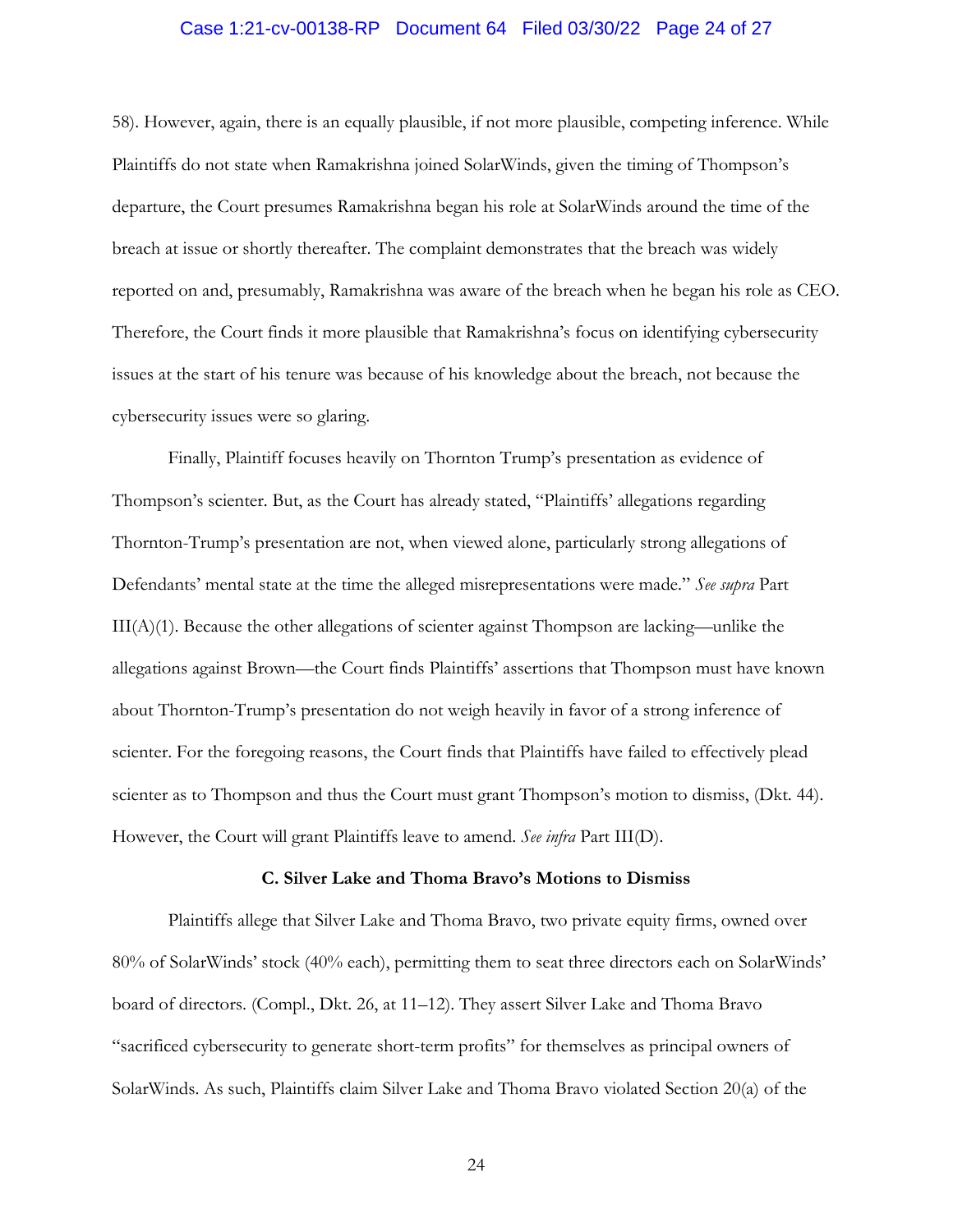### Case 1:21-cv-00138-RP Document 64 Filed 03/30/22 Page 25 of 27

Exchange Act because they were controlling persons of the company who had direct involvement in the day-to-day operations of SolarWinds and had the power to control the "materially false and misleading public statements about SolarWinds during the Class Period." (*Id.* at 99–102). Both Silver Lake and Thoma Bravo filed motions to dismiss the complaint. (Dkts. 42, 45). In their motions, both Silver Lake and Thoma Bravo argue that Section 20(a) requires and primary violation of the Exchange Act, which Plaintiffs have failed to allege. (Dkt. 42, at 4–5; Dkt. 45, at 21); *In re ArthroCare Corp. Secs. Litig.*, 726 F. Supp. 2d 696, 729 (W.D. Tex. 2010) (noting that to state a Section 20(a) control-person claim, the plaintiff must allege (1) a primary violation by a controlled person; and (2) direct or indirect control of the primary violator by the defendant). The Court has already found that Plaintiffs have alleged a primary violation of the Exchange Act pursuant to Section 10(b) and Rule 10b-5 thereunder. *See supra* Part III(A), (B)(1). Therefore, the Court turns to the second issue and the crux of both motions—whether Plaintiffs have properly alleged Silver Lake and Thoma Bravo have direct or indirect control of the primary violator.

Silver Lake and Thoma Bravo's arguments can be summarized: First, they both argue that Plaintiffs impermissibly implied that both entities, as *minority* investors in SolarWinds, acted in concert with one another to become a quasi-*majority* shareholder and assert control over SolarWinds, while failing to ever explicitly allege that the two entities did indeed act in concert.<sup>8</sup> (Dkt. 42, at 6–7; Dkt. 45, at 12–14). Second, Silver Lake and Thoma Bravo both argue that Plaintiffs have failed to allege that the private equity firms exercised any actual control over SolarWinds' operations. (Dkt. 42, at 7–10; Dkt. 45, at 14–21).

<sup>8</sup> Silver Lake takes issue with Plaintiffs addressing Silver Lake Group, LLC, and Silver Lake Technology Management, LLC, as a single entity. (Dkt. 42, at 5–6). However, as Plaintiffs point out, Silver Lake itself stated that "three funds managed by SLTM collectively owned approximately 40% of SolarWinds' outstanding stock during the class period," (*id.* at 3), but fails to allege any specific facts to demonstrate that the Silver Lake entities named in the complaint are not owners of these shares.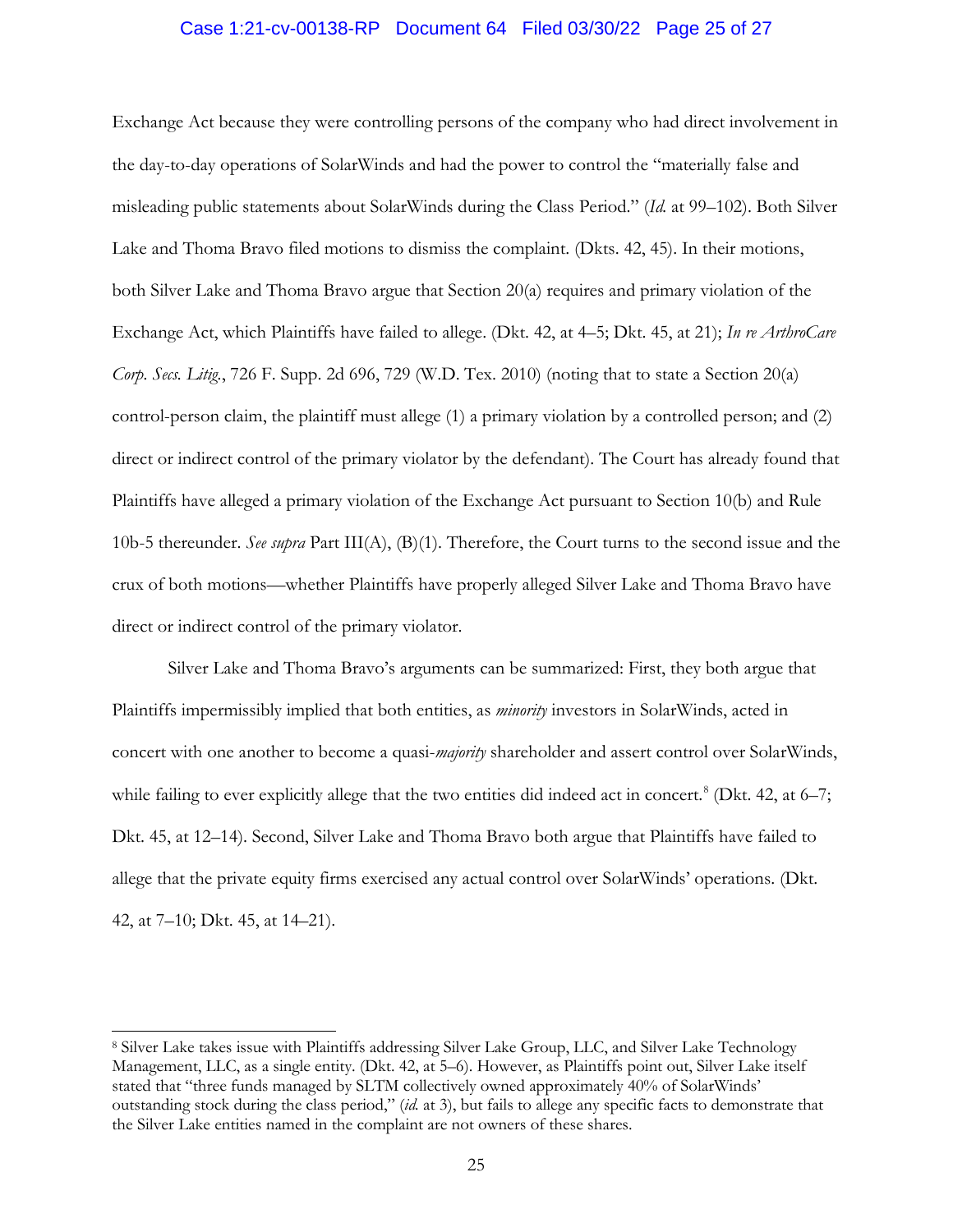### Case 1:21-cv-00138-RP Document 64 Filed 03/30/22 Page 26 of 27

Courts in the Fifth Circuit apply a "relaxed" and "lenient" pleading standard for evaluating whether a plaintiff has sufficiently alleged a claim for control person liability. *Id.* A plaintiff is "not required to plead facts showing that the defendant acted in bad faith." *One Longhorn Land I, L.P. v. Defendant FF Arabian, LLC*, No. 4:15CV203-RC-CMC, 2015 WL 7432360, at \*2 (E.D. Tex. Nov. 23, 2015) (citing *in re Enron Corp. Sec., Derivative & ERISA Litig.*, 258 F. Supp. 2d 576, 598 (S.D. Tex. 2003)). In the Fifth Circuit, plaintiffs need not allege that the controlling person actually participated in the underlying primary violation to state a claim for control person liability. *See G.A. Thompson & Co. v. Partridge*, 636 F.2d 945, 958 (5th Cir. 1981) (rejecting as a requirement for a prima facie case an allegation that the controlling person actually participated in the underlying primary violation). Nevertheless, a plaintiff needs to allege some facts beyond a defendant's position or title that show the defendant had actual power or control over the controlled person. *Dennis v. Gen. Imaging, Inc.*, 918 F.2d 496, 509–10 (5th Cir. 1990).

The Court finds that Plaintiffs have sufficiently alleged Silver Lake and Thoma Bravo acted in concert to control SolarWinds. Texas district courts have held that bare allegations that shareholders acted jointly without allegations of *how* the shareholders worked together, either separately or jointly, are not sufficient. *In re Kosmos Energy Ltd. Sec. Litig.*, 955 F. Supp. 2d 658, 676 (N.D. Tex. 2013). However, here, Plaintiffs have specified the activities Silver Lake and Thoma Bravo allegedly engaged in together to exert control over SolarWinds. (*See* Dkt. 55, at 79) (noting that Silver Lake and Thoma Bravo "acted in unison, buying and taking the Company private together in 2016—each paying \$1.3 billion for their respective halves," "taking the Company public together again in 2018," "retaining equal amounts of shares of the Company," and selling "their SolarWinds shares after the 2018 IPO . . . together, on the same day, and in nearly identical amounts") (citing Compl., Dkt. 26, at 10–12, 79). These allegations that Silver Lake and Thoma Bravo acted jointly to exercise control over SolarWinds are sufficient to survive a motion to dismiss.